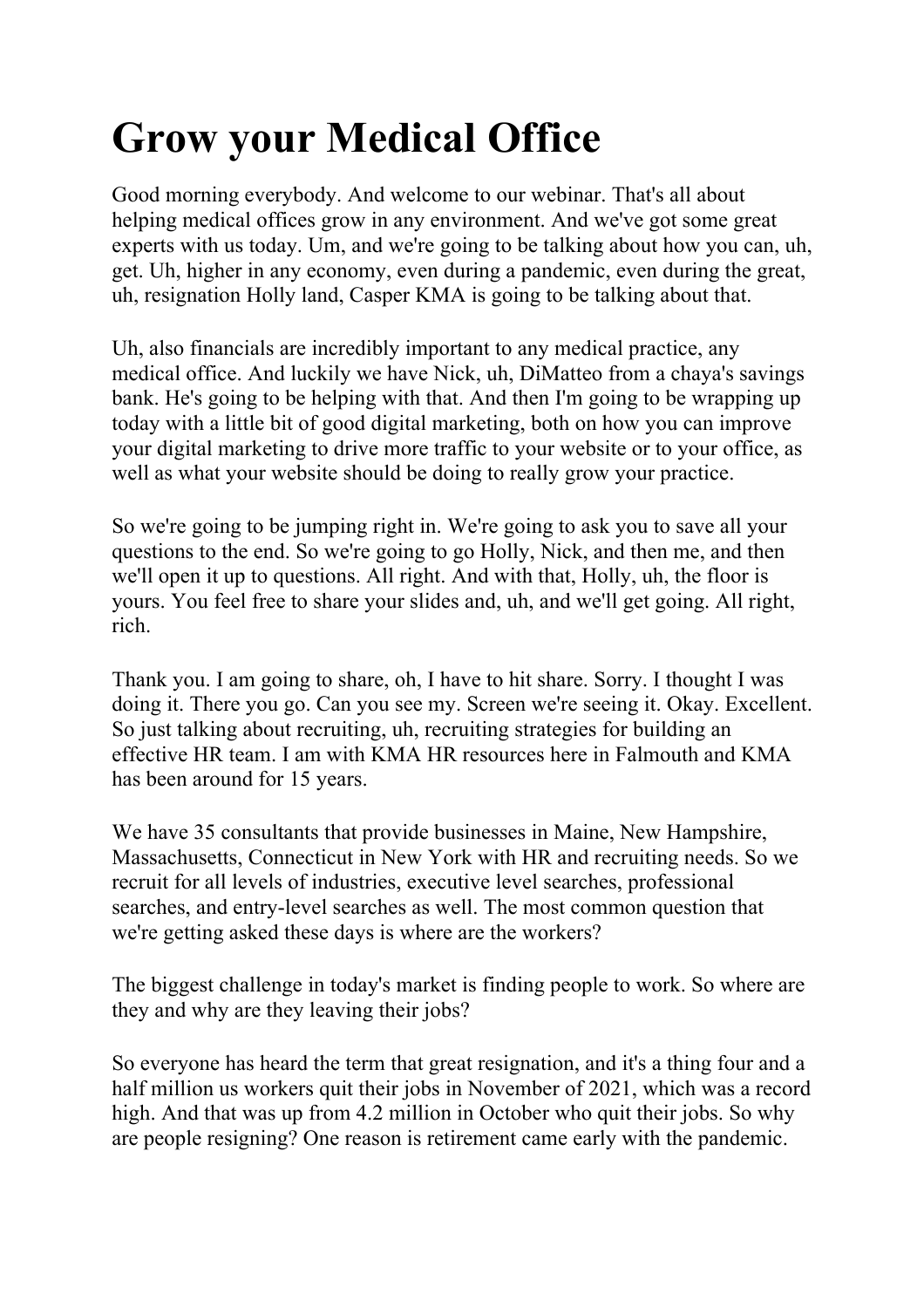I think, you know, in general, people were forced to rethink everything, including their jobs. And a lot of people were looking for better jobs or remote positions. I also read a few articles about people going back to school at the onset of the pandemic. So they were inspired to make major changes. So how do you build your team in a timeline?

Well, it starts with a job posting, um, and the game has changed. It used to be about the resume and the resume would have to have keywords and clients or, or hiring managers would search for resumes with keywords that said they had key expertise and that's who they would interview. Well, now the job posting needs to have keywords and information in the posting so that people can do.

Candidates can do the same kind of search. So it's a reverse approach to recruiting changes the market entirely. Um, just to jump in a little bit on the, the job posting it's different than the job description, a job description is your document that keeps you, that you keep internally. It supports, um, what the expectations of the work will be for the person that is hired.

A job posting is a lot less formal. It's more personal and it's a lot shorter. It should be kept to a page or less. The title of your job should be 35 characters, maybe, uh, definitely no more than 60 characters and don't get too creative. So if you're hiring a sales rep, call it a sales rep, not an account manager, um, just the sales rep gets more hits.

Uh, that's important because again, you gotta think about the people who are looking for. And interested in, in finding jobs. They're not going to be looking for the creative, um, the creative titles. They're going to look for what their, their current title is, sales rep. So, um, I think I also mentioned no more than one page long per a posting.

Again, you've got to think about people. Um, searching for jobs are using their phones more than they are their laptop. So keep your postings nice and short, um, and, uh, on your posting, make sure you have information like what it's like to work there. What's in it for the person who's going to be hired. If there's growth opportunities and always have your benefits on your job postings as well.

For the healthcare industry. Um, I highlighted indeed and LinkedIn for where to post a job. We have found in new England that those are your best sources or resources for, uh, finding people. Um, you can also post to monster career builder, any other job board that you want to, but again, indeed and LinkedIn, we have found to be the most successful here.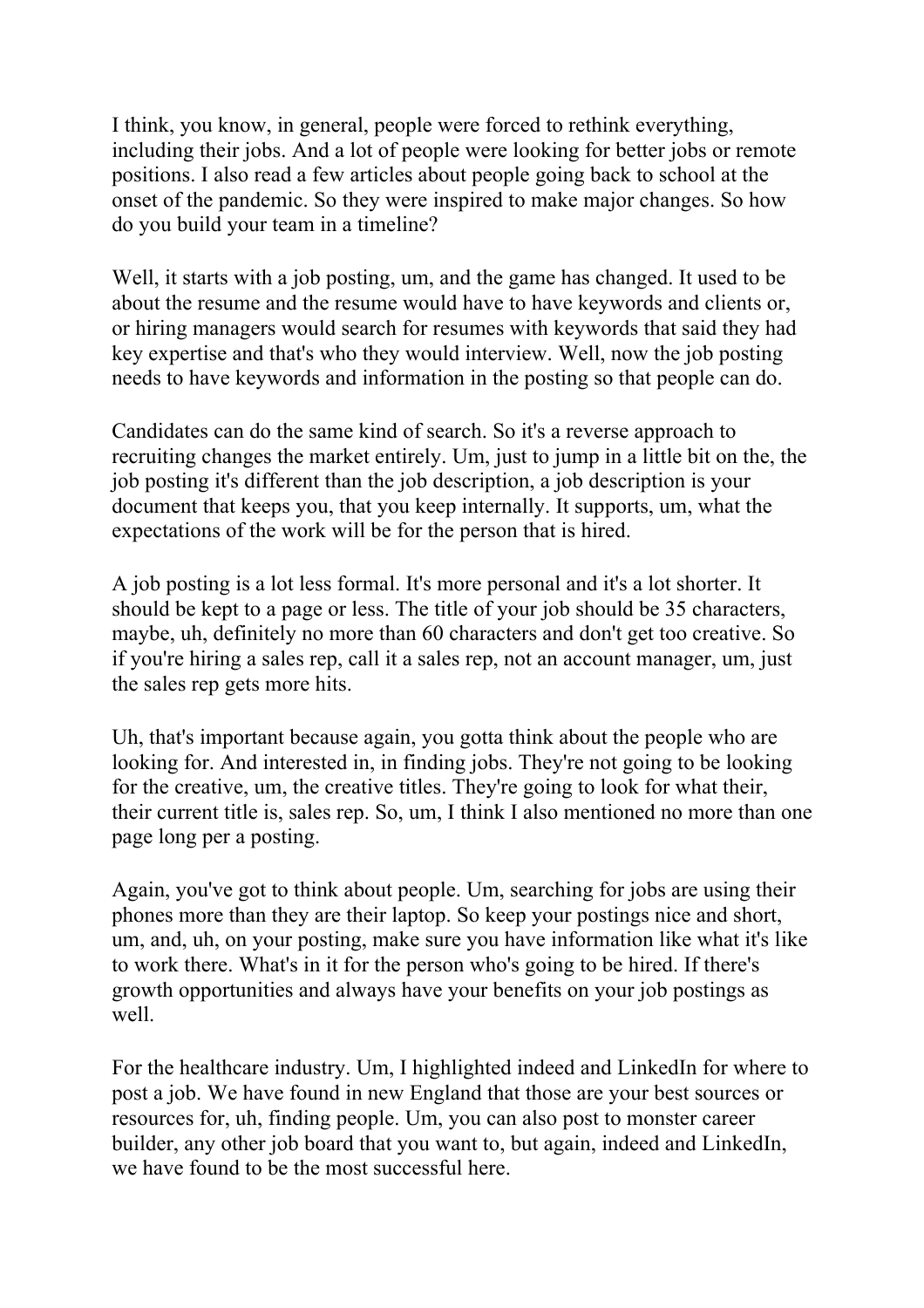If you have industries that are a specific, I'm sorry, associations that are specific to your industry, those are always good. If people are members it's usually free to post. So ask your employees, if anybody's a member at any of those associations, um, that can help you get some free posting. Um, any local boards.

So colleges, universities, those are also a great place to post. Uh, if you know, colleges that offer certifications for what you need, go great, go straight to their career center and ask if you can get in front of the nursing program director or whatever position it is that you're looking for. Um, and always post to your own career page and use social media, your own Facebook LinkedIn, make sure you're, you're using those resources as well to highlight the jobs that you're looking for.

So applicants that's, who you're looking for applicants is who you want to see more of, but we're finding that a lot of our candidates are. We're going out and soliciting them and those, so it's a little bit different than a typical applicant and all the people who would normally apply. So we're going out and looking for them rather than waiting on them to apply.

So LinkedIn, personal networks, referrals from your own employees, that's where you're really going to be finding, um, your, your best next employees. So use the job board tools, even, um, to search resumes, all the job boards you have access to go in and search for people based on keywords. They usually have some good, um, resources to teach you how to do those searches as well.

So something to remember is right now, things are really going at rocket speed. So when you see someone. Uh, resume that you like move quickly, especially if they respond and they're showing interest. That means that they're on the hunt. They're, they're actively looking. They want to find something. And if you don't move quickly on them, if it takes you a week or two to get back to them, or to get them set up to meet with the hiring manager, you'll really probably lose them.

So move as quickly as you can, when you find somebody that you like, um, if you meet with them and like them communicate. So if you need another week to make a decision, just keep them informed of where you are in the process, check in with the people to make sure that they're still interested as well. So communication is key and it's on you hiring manager company to be the one to lead the communication.

And remember with, with recruiting, where, where your sales hat don't be afraid to reach out to someone that looks good. Email phone, text, remember texts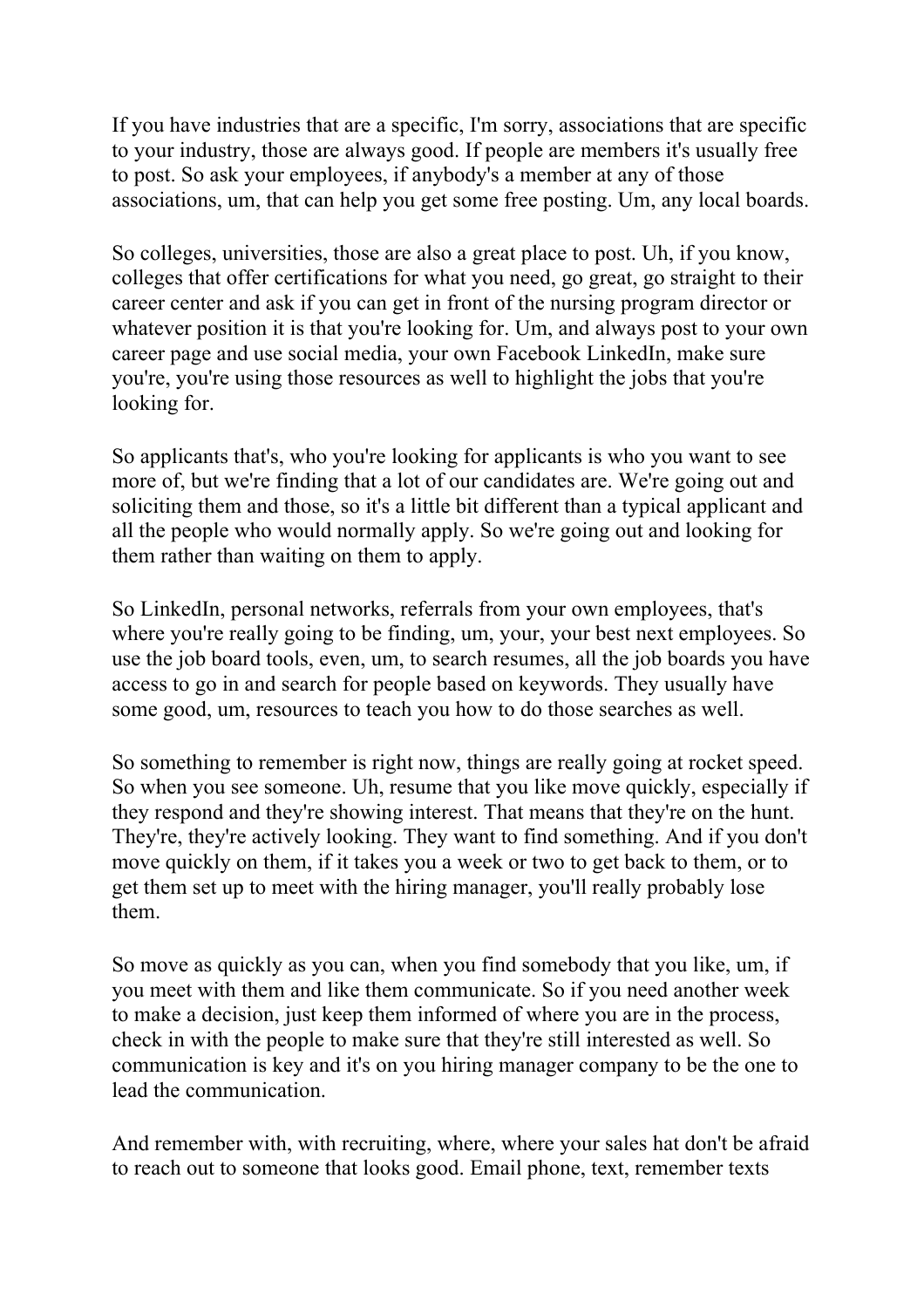because people are using their phones more than their laptop these days. So texting is a great capability and most phone numbers that are on resumes are cell phone numbers.

Um, and keep the applicant in mind with the language or the message that you're sending. So use the phrase or something similar to, would you be interested in chatting with me to learn more about the position versus you do something, please send me your resume and cover letter. If you'd like to apply, don't ask people to do more work at this point.

You want them to get to talk to you so that you can settle them on, um, what it is that. Want to know about your company. And then once you get an interview scheduled, be prepared and this market, the interview is more important than ever before. It's again, still a sales pitch, right? So we need to sell the candidate on the work that they're going to be doing and the company they're going to be working for.

So asking the right questions, uncovers the right person to work for you. It also reflects what you care about as a company and why they would want to work there. So the interview shows you how you'll care about them and who you want to hire. So some good questions to ask, um, are open-ended questions.

These are behavioral questions. If they're open-ended, you're going to get more information out of a candidate. So what motivates you open-ended how do you like to be managed by your supervisor? And then some of my favorite questions are Sharon example of a time when, or tell me about a time. That you had to deal with.

And again, you want to ask about a behavior or a situation that comes up with your company, but it's past behavior predicting future performance. So you want to get from them. What have they done in the past? That's similar to something there'll be doing or a challenge that they might have with, with where, you know, with your culture or your, the work that you have.

Um, like tell me about a time you had too much on your plate. You need to prioritize work. How did you handle it and what was the outcome? So something like that, whatever your situation may be, um, and then make sure that. Sharing selling points about the role. So let me share with you a little more about us.

Describe the team and the leadership style discussed the company mission. Why do employees like working here share stories of the company events, things that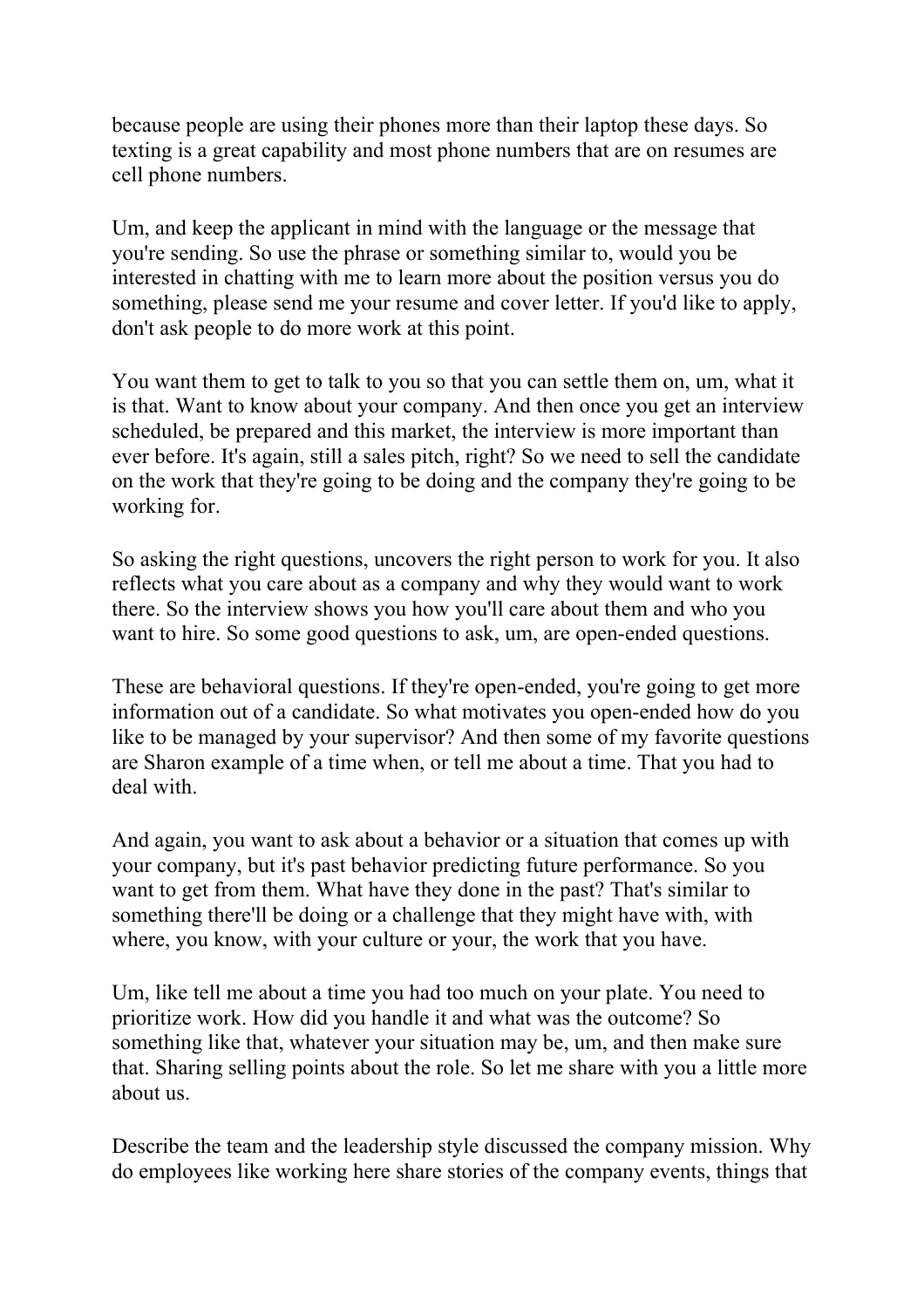are fun, whether you do lunches once a month on a Friday, those things matter to people. And again, in this market, we're doing more selling than we are, uh, asking people to check boxes.

So when you get to the point of, of interviewing, um, and making offers be transparent, this is the first stage of building trust with the person that you want to hire. Um, if you have four candidates and you're not moving forward with one, the person. You're not moving forward with needs to be treated with the same level of, uh, of respect as the person that you end up hiring.

So again, all of the way you treat the candidates, all candidates that they, that you hire, or you don't is a reflection of the company and you, so that person that you reject may be the perfect fit for your next job. And if they had a good experience with you through the process, it'll determine if they're interested in that next position.

So always be communicative and transparent, you know, with what you can or can offer and why. So get creative with what you offer. We used to be in a market where we held off on offering everything we could, but like the real estate market changing in this market, you need to come to the table with your best offer.

So think outside the box. Get creative. If you aren't paying the most, make sure you advertise and you talk about your benefits, talk them up with the candidate that you want to hire and think about all the things you can do when you have that person waiting on what you can and will offer. So the salary might be set in stone.

You can't offer any more than X dollars, but what else can you offer a sign-on bonus? Those are things that we're pushing more clients to consider, and they're not just for CEO's anymore. So, you know, your salary is the salary, but can you offer a sign on bonus? That could be just what a candidate needs to be able to, to make that leap.

Um, if you have relocation assistance, even a flat fee, that's something that. Yeah. Companies are able to convince, um, candidates to come to their company as well for if you have the ability to work remotely or hybrid, also a perk flexibility, um, retention bonuses. If you have a program in place that, um, you know, after two years work, you get X dollars or extra PTO days even can be a retention bonus.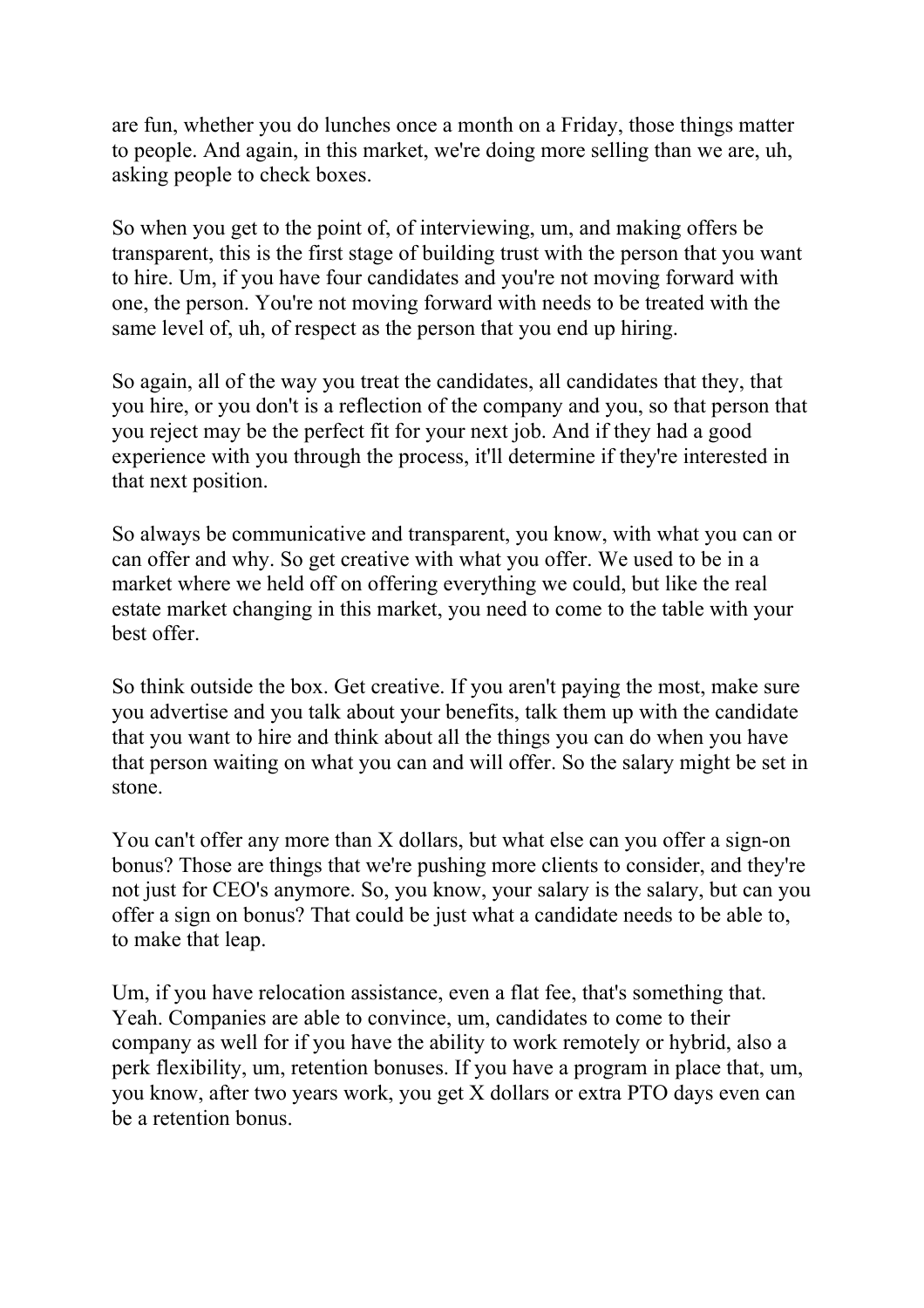Just talk those things up when you're giving an offer. Those are things that the candidate should be thinking about that you should be highlighting a lot of times, at least in the past, we, it would just sort of be in the handbook and the information they got when they got hired. Oh yeah. Yeah, we do that, but that's in two years in this game, in this market, you really need to be reminding people of what they're going to get.

Um, again, long-term working with your company. Um, if they get gas cards, training and learning and development, that's also key in this market. People want to go somewhere where they know they have growth, or at least they're learning and developing, um, while they're going through it. And some even, um, attendance rewards are really beneficial depending on the level of the position.

But some, some companies we're finding are really, um, are seeing the benefits of, of offering people extra money. If they stay on board, if they show up on time every, every day for a week, they get an extra little spiff and then after a month they did it every day for the month, they get a little spiff. So it's some things just to think about again, getting creative.

Um, people want to be treated well and enjoy where they work. And so that's the, those are the keys to remember with, with the offer.

In summary. I just want to highlight some of the things that we just went over. Um, the job posting, uh, create a job posting and don't just use the job description. Remember the job posting as a sales pitch. It's a marketing tool. And if you think about it, anybody, especially in healthcare, that's looking for healthcare related work.

They're going to be searching in, uh, On Google even. And if they do a Google search, your job will come up. So make it a, a sales pitch to it's a marketing effort for your company, as well as the position promote the company and the opportunity and the posting, because that's who who's going to be looking at it.

Anyone who's interested in your industry or a position similar to what you're hiring for will see it. It's great advertising. Um, and when posting the job, look at all your options, options, check out the job boards, share the job, make sure you ask your coworkers, your other employees to share the jobs to their social media networks.

Always important to do. Um, and remember to keep the applicants in mind with communication, it is an active market. You have to move quickly. You have to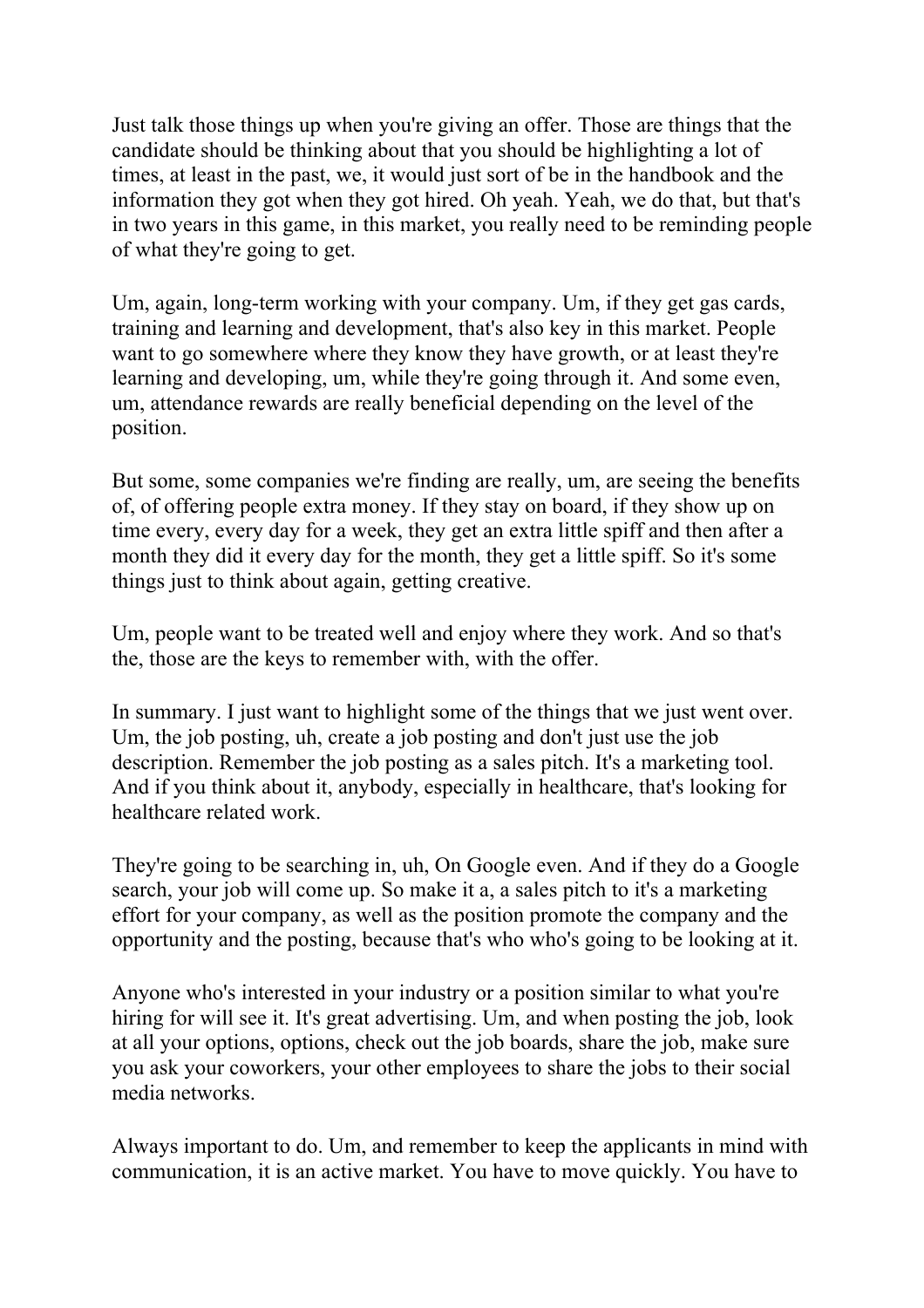think about their time. Um, and again, you have to think about, um, whether or not they are going to get hired by you or not. You still need to keep them, um, Treat them with respect to the whole process and don't sit on qualified resumes, call them now and keep it moving.

So it's again, a changing market. You've got to move quickly. I'm looking for passive candidates as well. That's important. Make sure that you are, um, using your, your network and using the job boards and using the search capabilities that they offer and finding people. Um, a lot of people have on their social media profiles that they're open to looking for work, but they're not actively looking so they're not applying, but they would love to hear from you.

So make sure you're using those capabilities of searching and reaching out to people and telling them more about what you're offering. And during the interview, we'll be ready to talk about you, the team, the company, and. Play it up, tell them all the great things and why people like to work there and then come to the table with your best offer.

Remember, I love the real estate analogy, but I think it's an important one to think about the market has changed. So coming to the table with your best and final and being transparent about it, like this is the best we can do. We really want you, and here's what we want to offer and just always be transparent and keep selling.

So I think, yep. So that's, that is the summer recruiting strategies and building an effective team and healthcare in, in particular. Um, hope that helps. And, and I know we're going to do questions at the end, rich, so I will wait for those. That was great Holly, lot of good information. We're actually in the hiring process right now here at flight new media.

And I know. Uh, great job. I think she's got a lot of those things already in place, but definitely some good information in there for sure. I really liked your comment early on about job postings and using the language of the job seeker. You know, that's a lot like search engine optimization, you know, it's, you're not using company or industry jargon.

You have to think about the person who's actually doing the search. So that's just absolutely great advice. So thank you very much. Um, great content and get, if you do have questions for Holly, we're going to be wrapping up with the Q and a session at the end. So we're going to head on over to Nick. Uh, Holly, if you can stop sharing your screen and then will jump on and start sharing her his hold on, I gotta get back there.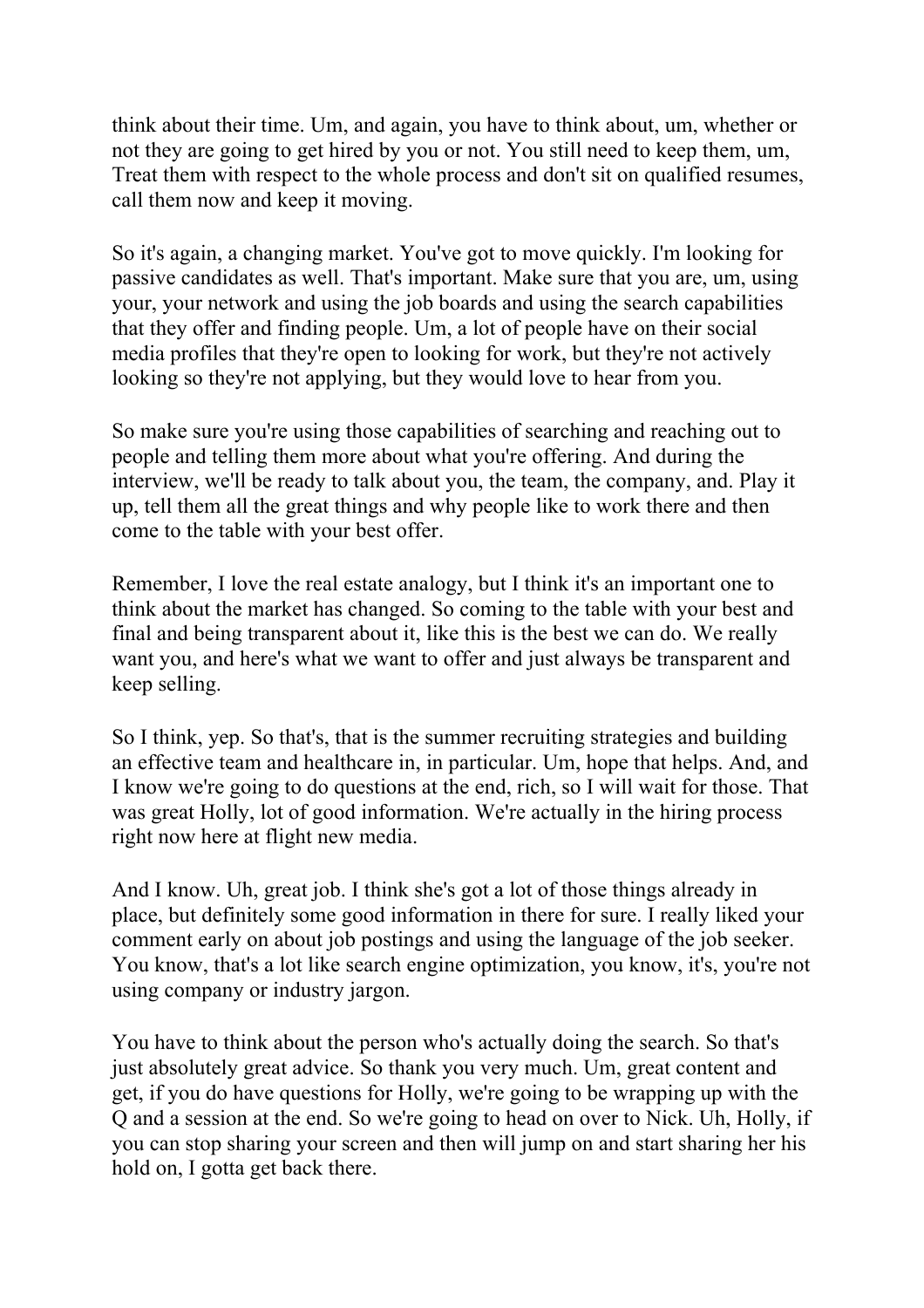I might be able to control that if you can't find it, but I think I did it. You did it. Great. All right. Awesome. Uh, Nick. Good morning, everyone. My name is Nick Mati. I'm a senior business banker with Metronic savings bank. And let me see if I can jump into my slides here, you know, am I good? Can you see my screen?

Yep. Looks good. Excellent. So let's begin here. So I'm gonna try a savings bank, a little bit about the bank, uh, founded in 1869 with a dedication to customer service and community. And I do want to focus on that for just a second. Customer service is huge for our bank. It's, it's part of our culture. Um, as well as community, uh, we donated over a million dollars last year to charitable organizations throughout Maine, and we also strive to, uh, have every employee volunteer at, uh, organizations in their community.

Uh, we have 15 branches from Portland to care about. Uh, we are a local lender with deep expertise in financing of medical and dental industries. I will get into that a little bit more in detail later, but we, our tagline is the bank of yes. Um, we, which that means to me is we strive to help our customers achieve their financial goals, um, throughout their, their business, uh, existence.

And I'm here today to talk to you about financing best practices for medical offices. And so I'll start with sort of a general theme is, is establish a support team. Uh, this is key to, uh, not only sort of as you progress through the growth of your business, but as well as it pertains to the, uh, loan process, uh, having, uh, a good, uh, team of professionals in place helps extremely when going to apply or going through a finance.

Uh, process, you need to have a good accountant to help, um, make sure that your, your taxes are in good order, that you're able to provide financials, um, you know, quickly in the process. You want an accountant to be able to bounce ideas off from a tax perspective, strategically, as you're making a large business decisions, uh, you need a real estate agent for, uh, negotiating leases, uh, identifying properties to purchase.

And, and through that negotiation process, um, very important you want to financial advisors. So, uh, those as, as income comes in, you, you have a strategy built around your personal financial goals, and you need an insurance agent specifically in the medical, um, medical practices for, uh, liability malpractice, uh, life insurance, uh, as well as property and liability.

So very important. I can't emphasize that enough. Um, and part of that team is a qualified lender and picking a lender you want to, uh, you know, you hopefully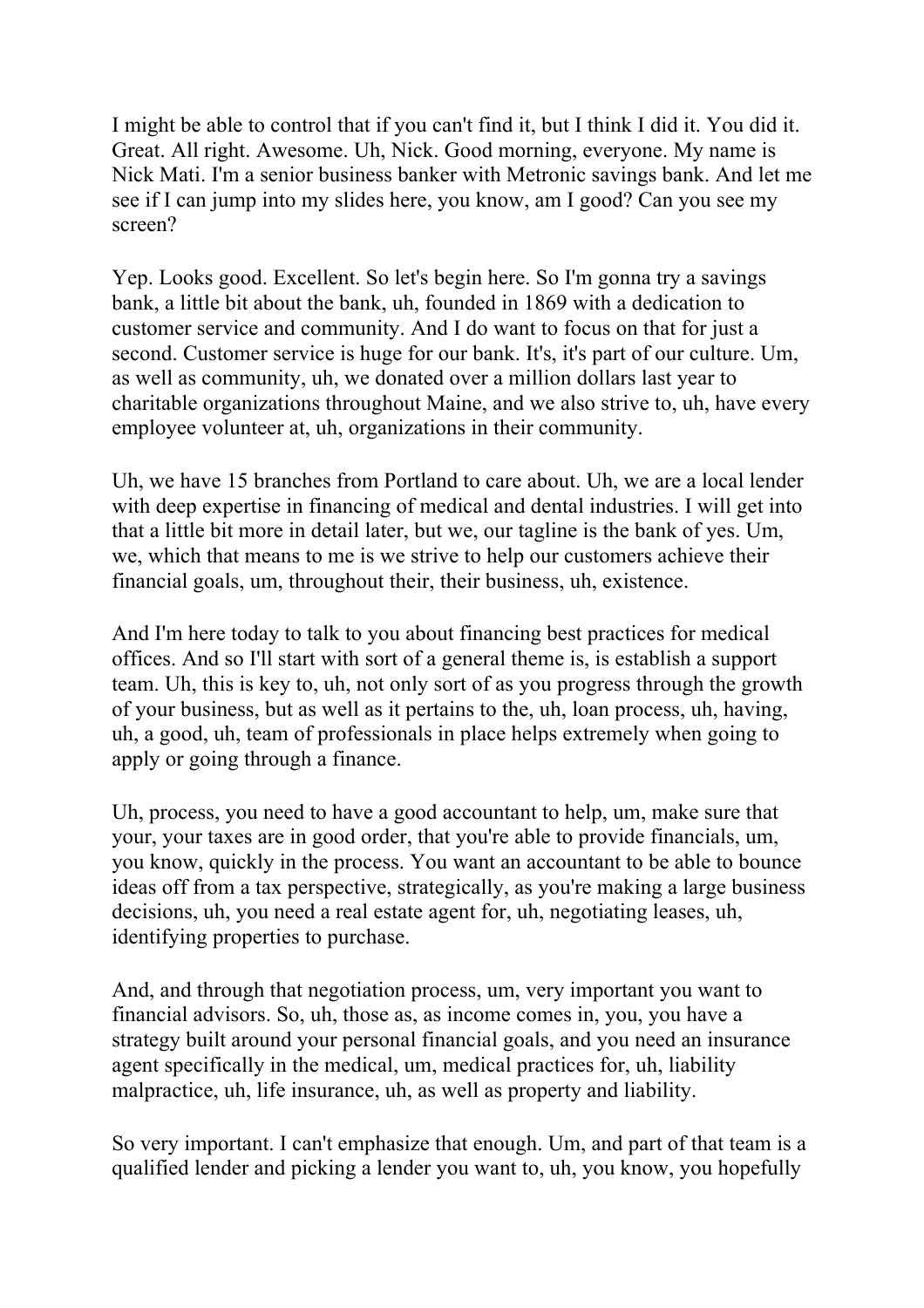have a good business relationship with your, uh, your depository lender or your top pository bank. Uh, if you don't, you want to seek out a bank that has, uh, expertise in the, the, the industry that you're in and understands your industry and, uh, the specifics around it.

Uh, you want to have, uh, someone that understands the region that you're in and you want someone to be accessible in person. Uh, customer service is key. Uh, you know, it, when you see it in, you know, good, good customer service, when you see it, uh, you want a lender who is available to come to your business, who knows, uh, who knows your staff and knows the intricacies of your business, how the cash flows and, and can help you, um, you know, grow and grow your.

You want a lender who has demonstrated history of lending in this space? Machai savings bank, uh, has lent to medical practices throughout the state. Um, we are very experienced. We have a, uh, practice financing program where we will, um, lend, uh, we, we can do, uh, practice acquisitions, practice, expansions equipment purchases, lines of credit, real estate financing.

Uh, we want to be sort of your one-stop shop for all of your financing needs. And we have a financing program specific to the medical practices, dental, um, that is built around that. Uh, we offer a hundred percent financing on practice acquisitions. We know that, um, these, these industry, this industry is a, um, equipment heavy industry.

So we provide a hundred percent finance. On, um, equipment purchase on new equipment purchases. You know, we want to work with you to make sure that you have the ability and the access to capital to, to achieve your financial goals.

Uh, not only are we there for you, um, from a lending perspective, we want to be, uh, your one-stop shop for all of your business banking needs, uh, and personal banking needs. Um, so I encourage you when going through this process of, uh, choosing a lender or, uh, establishing a business, whether it be a startup business or acquiring an, uh, existing practice that you involve us early, uh, the earlier the better, because we can advise you on, um, how to set up merchant services and.

Payroll cash management, which I savings banks offers us full suite of services that can be, uh, extremely helpful for your business. That way you don't deal with multiple vendors, you can come to us for all of your business banking needs, um, and financial support for through to business needs, as well. As I've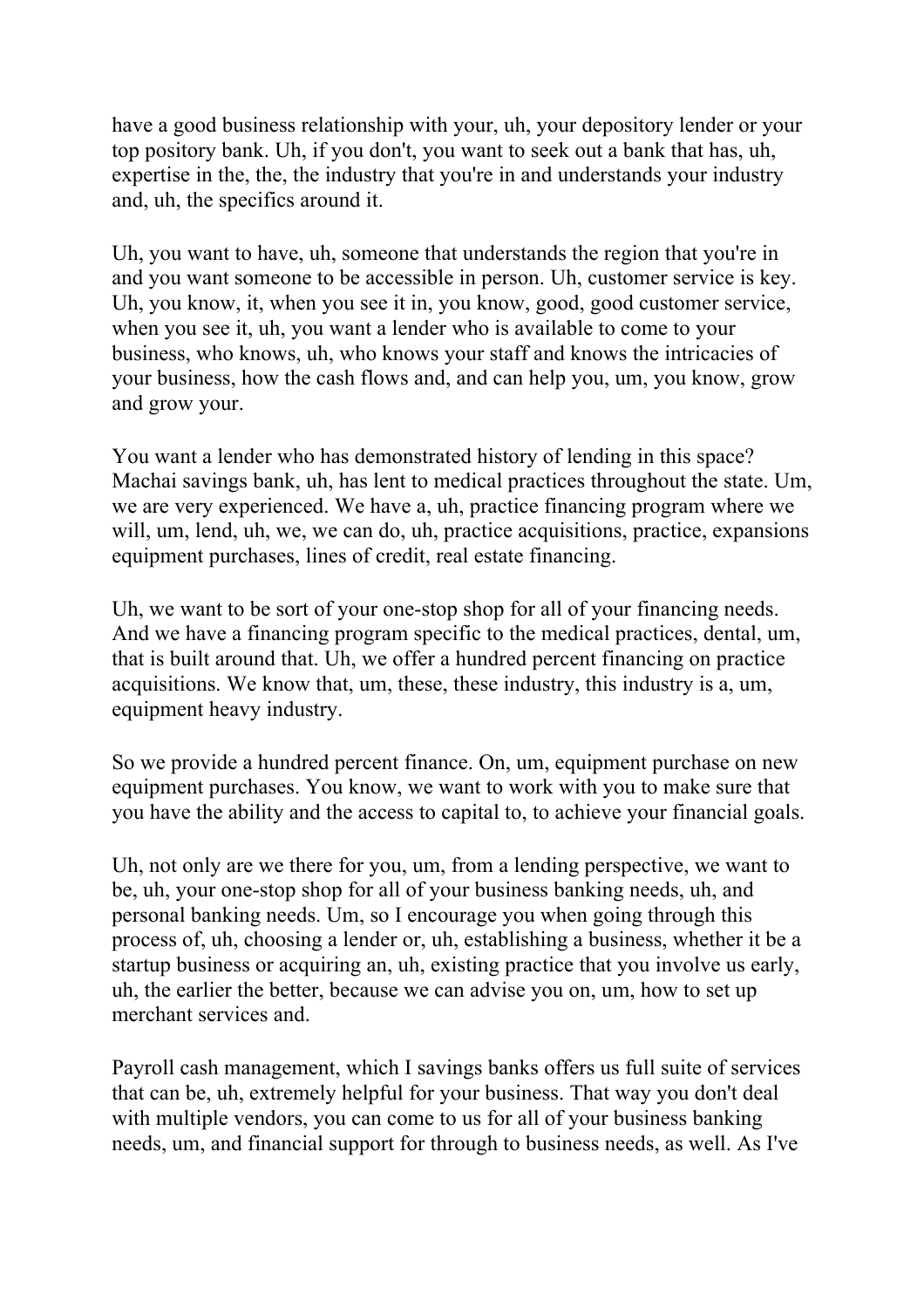said, you know, we want to be your bank to help you acquire your business, establish or start your business.

You want to also help you achieve your financial goals as, as your business grows. And as Christopher Patrick, uh, our chief banking officer says, uh, we're going to be there for you in good times and bad. Whether you have a hookup, a hiccup, we will be there for you. Um, and I think that's what you get with, with a local, um, mutual savings bank.

Like Machaya savings bank, you get a high level of customer service. And you get a loyal relationship. Um, relationships are key in any bank, in any business and a relationship with your bank is vital. So part of the process, uh, is preparing for, uh, uh, financing, whether it be the acquisition or a purchase of a new piece of equipment.

And you want to be prepared, preparedness helps the smoothness of the loan process, uh, immensely. Um, so you want to have, uh, upfront, these are sort of, uh, good rules of thumb. Every deal is, has its own specifics, but, uh, these are good rules of thumb, have three years of historical financials and year-to-date financials, so that, so that your lender can assess the, the history of your business or the history of the business that you're purchasing.

Um, we want to know who you are. If we don't have a relationship existing relationship. Well, no, no, no. Your educational background. We want to know your personal financial strengths. So we'll ask you to fill out a personal financial statement, which for those that don't know is essentially a personal balance sheet, um, of your finances.

And we want three years of your personal tax returns and that's where that account would come in and be vital to help you provide those to your lender. Um, in, you know, expedited fashion, uh, we need proof of life insurance and malpractice insurance. Those are key. Um, prior dental practice acquisitions, uh, the lender is going to want to take an assignment of your life insurance and make sure it's at an adequate amount.

Um, so we want to make sure that you have that in place ahead of time. So not to cause any delays throughout the loan process. And we want to understand the specifics of the business you're acquiring, if that is the case. Uh, and we wanna understand who are the key employees, will they be, uh, staying on? Um, so I guess the points I wanna make, uh, That I want you to take home today are you need to establish a good support team of professionals, uh, prepared with your financing and involve a lender with expertise in your industry, uh, early on.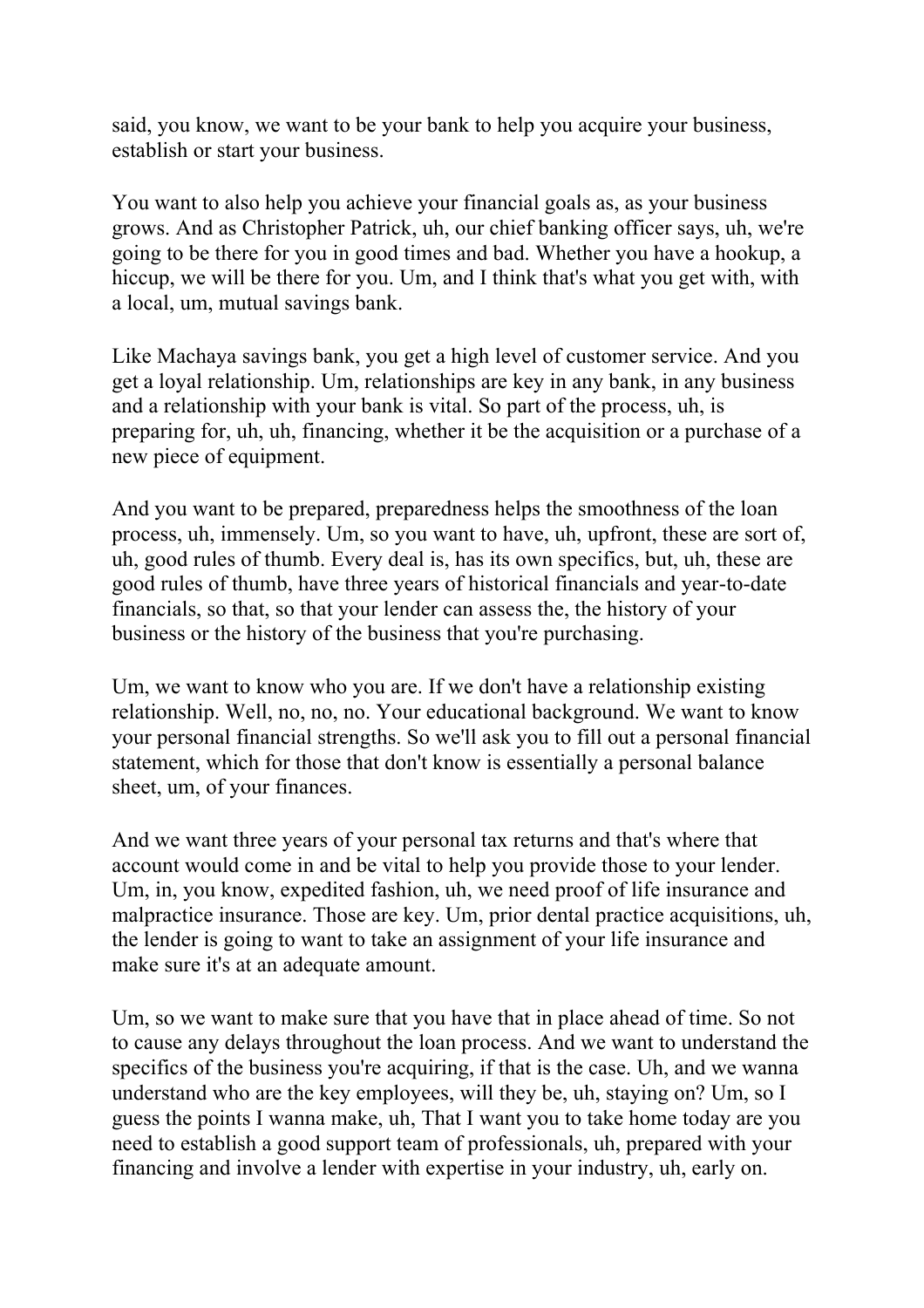So he can help, uh, be a trusted advisor and help guide you through the process and making that financing process as smooth as possible. And that's what I got for you today.

Thanks so much, Nick. Uh, I am obviously not running a medical office, but I have had awesome experiences working with savings banks over the years. And, uh, I know that when PPP came around, you guys were instrumental in being really responsive and just hearing some of the stories that came from some of my compatriots who were working with large national banks, my experience, it was like day.

And, uh, even before that, you guys were just great. So appreciate you showing up today. Appreciate you sharing all this information with us and with our audience. So thank you very much, Nick. Thank you. All right. And now let's bring up my, get my things ready.

All right.

I'm going to start sharing my screen and.

And try not to play button here. You guys, since he always listened to a little George Benson earlier today, uh, recently discovered George Benson always knew his name. Never knew what an amazing guitarist he was, but I digress happy St. Patrick's day everyone. Uh, we've got, uh, right now we're going to be moving into the marketing and promotion.

The stuff that I love talking about so much. And today we're going to be talking about how, by the way, you guys can all see my screen, correct. Excellent. Yes. Uh, we're talking about what it takes to develop an effective digital presence for a growing medical practice or office like yours, digital marketing, your website, your search engine visibility, your, your activity on social media and your email marketing can all impact your ability to reach, attract, and retain your patients.

Today, I'm going to show you an overview of all the ways in which you can improve your digital marketing and online presence to help you grow your practice.

So let's just start with, how do we choose a medical practice as, as customers, as prospects, as patients, there are a few things that influence our decision beyond what the medical office actually offers. I mean, after all, if, if I have a pain in my ankle, I'm not going to go to a dentist. So one of the things, maybe the first thing is proximity.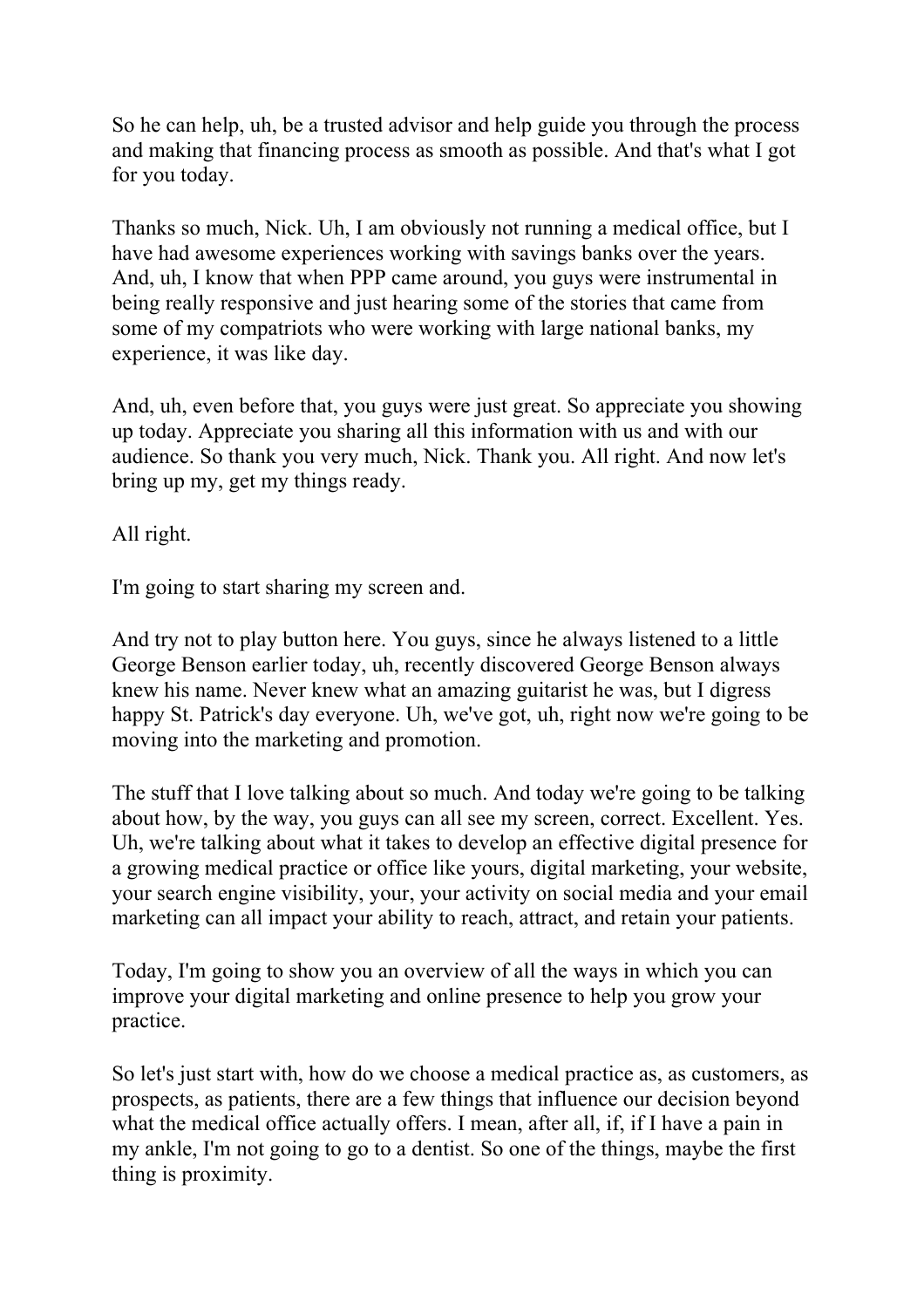Proximity plays a big role outside of Vegas and LA plastic surgeons. Few people are going to travel hundreds or thousands of miles to see a medical professional. For most of you, your patients are coming from a small local area, depending on how many other options there are. And maybe how far north. Uh, we're also going to look at recommends.

We're also going to listen to recommendations from friends and family. That's going to have a big impact. These can happen in real life, but they also happen on social media. I'm sure we've all seen people who are looking for a new pediatrician or chiropractor, and they asked their connections on Facebook for some recommendations with people weighing in on their favorites sometimes with a name sometimes with the name and a phone number sometimes actually linking to either the company page or the company page on.

And of course reviews play an important role, uh, as well. And we often will look to online resources for reviews to find out what other people are saying. And this is especially true. If we don't have a lot of experience in that field, maybe we've just moved to town or if we are, um, maybe don't want to share, uh, that we're looking for a therapist or whatever the cause may be.

So we, we may just turn to a website like Yelp or Google or any one of the medical review sites that are out there. And yes, referrals are another option as well, but that's less about choice and more about following the advice for our PCP or our hospital discharge unit, uh, or our insurance. So one way in which people do the research is they turn to Google and this might happen before, after, or instead of asking other people.

Um, so you can see here that, uh, you know, when people do a search, they may type in something like pediatrician near me or Bangor foot doctor, because not everybody knows the word podiatrist. I promise you that. Um, or in this case, Scarborough chiropractic, and as you can see here, Google has interpreted rightly my search had local intent, meaning unlikely, looking for a local chiropractor, the top of the search page, which you can all see, uh, which is all you can see without scrolling shows the local pack, the three local results on, uh, next to.

And there's also an ad here and we'll talk more about ads later on. So Google is showing results based on what it interprets as my intent. I'm not looking for the definition of a chiropractor. I'm not looking to find out how to become a chiropractor. I'm not looking to find out what chiropractors earn, nor am I looking for a chiropractor in Tennessee or Chicago.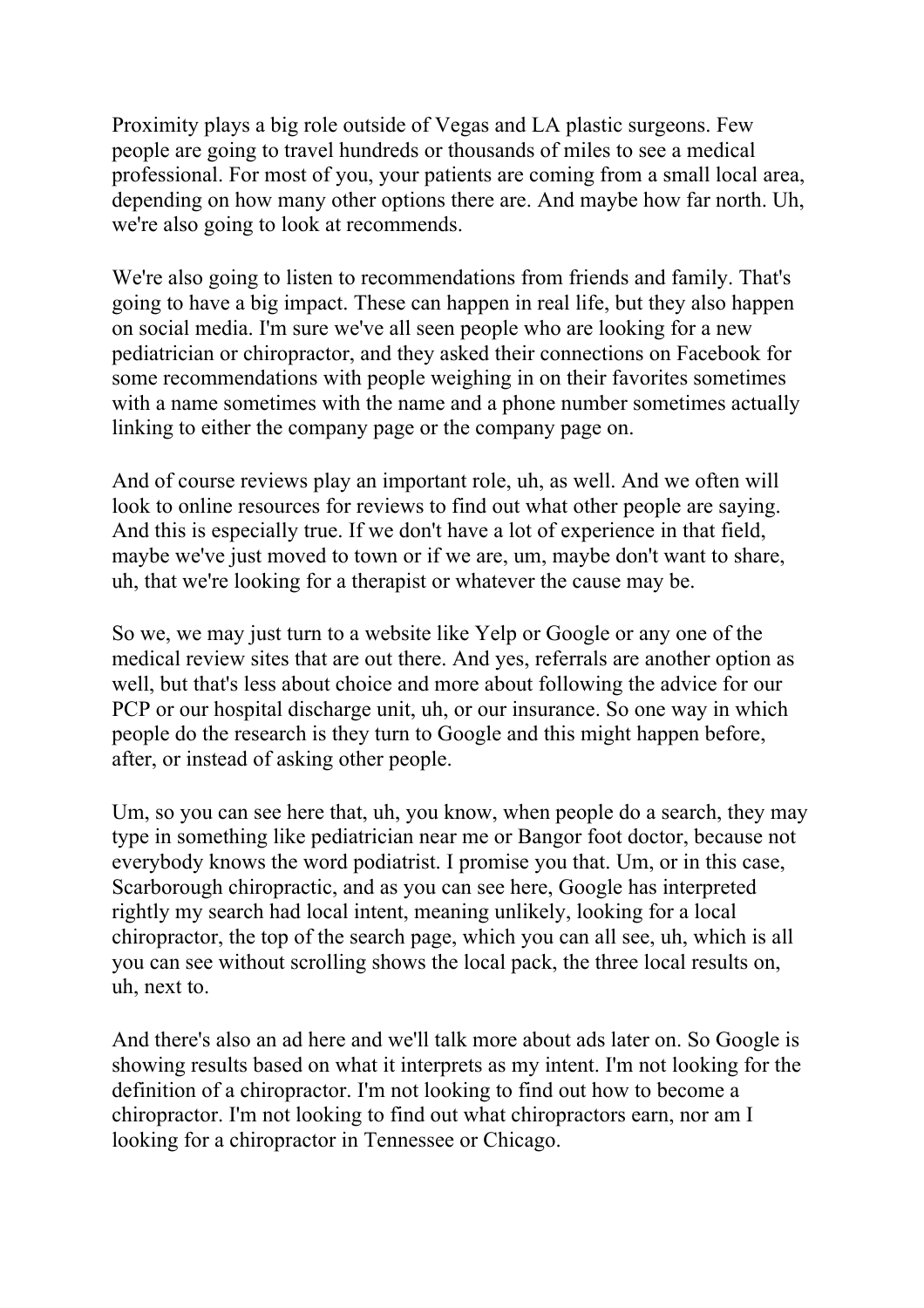Um, I also did a search on chiropractor near me, and I got almost, or nearly identical results now, just because I like doing this kind of research, I also did a search for chiropractic. This is the kind of stuff you can do at home or, or in the office. Um, and so I did this search on chiropractor and you can see that it's still pulled up the local pack, but it also pulled up these search ads as well.

This is why it's important to do this type of research, which like I said, can do on your own by pulling up ads for chiropractic. It pushes the local results down and it also pushed down all of the organic results. You can't even see any organic results until you start scrolling. Um, so we now know how people choose a medical practice, but so how does Google chooses?

How does Google decide? What's going to show up at the top. Why show one instead of another, why prioritize one in the other? Um, and as you saw, depending on the search, one of the things that might do is it may prioritize paid listings, but beyond that, there are a few variables which I'm going to go into each intern after listing them.

So the first one is proximity, which we can't do a whole lot about. The second one is linked the number and, uh, quality of incoming links from another website to ours. And the third is reviews. So let's take a deeper look at all, three of these. There's not much we can do about proximity as John Paglione.

My digital marketing manager likes to say our offices take up physical space and there's no easy way to change that. Well, actually, Hank Pym and ant man did figure out a way, but if you don't have this technology, it's probably not going to be accessible to you. And Kim was always on the run from the feds.

So really I would not recommend this approach. I do want to just take a moment here to applaud Paul Rudd for his footwear choice for the scene. Just absolutely love this scene. Okay. Anyway, so enough about proximity. There is something you can't change it, but you can kind of enhance it. And the way that we can enhance it is by using a tool called Google business profile, which was formerly known.

It may be more well known as Google my business. You can just visit google.com/business to. And if you've never claimed your practice at Google, you'll need to do that. So here's an example of what it looks like once you've claimed it. And once you've logged in, you're going to have to prove that you own or speak for the business.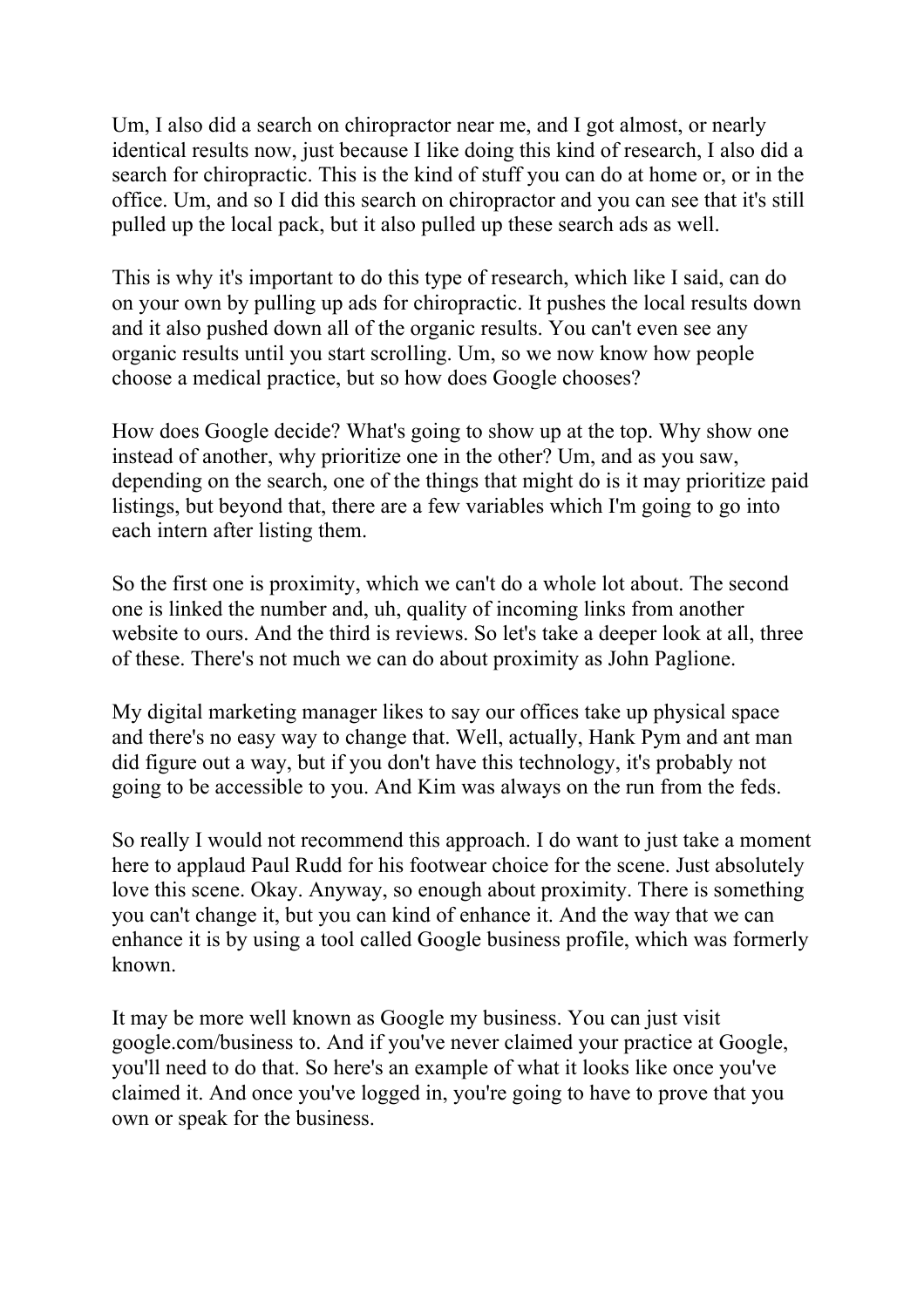And then once you're able to, then you can log into your Google business profile manager. You can update your listings. You can add the photos, video services hours, and a whole lot more, uh, one second here.

All right. Um, another thing that it does is it will highlight your practice if anybody searches for your product this specifically. So you get this nice big knowledge box and people can get even more information, your phone number linked to your website, all that sort of stuff. So it just another way of gaining visibility as well.

It's also going to increase the chances that you'll get picked up on Google maps when somebody searches as well.

Uh, so moving on to links. Links are a lot like referrals or recommendations. Google sees these inbound links, links coming from another website to yours as a vote of confidence, or is a referral. The more quality links, the more it impacts your ranking in search, both local and organic. And I say quality because not all links are created equal.

Google gives more weight to links from a trusted website or websites that have built up a thorny. They have an app. Google has an algorithm to determine how much they trust to give in a website. Google also gives more weight to sites that are more relevant to yours. So a medical white website linking to yours will be more valuable than a food truck linking to your.

And because we're talking about improving your local visibility at search, getting links from local businesses is also critical. So you can go after Langstroth related practices, uh, local guys, chamber of commerce. Maybe if there is a statewide organization that you're a member of those are all great resources, great websites to get links from reviews are also important.

Um, but I appreciate that they can be a challenge in the medical field. Often people only want to leave reviews for medical practices when things go wrong and asking for positive reviews can be difficult, especially considering HIPAA and HIPAA regulations. My regulation is a, obviously do an outstanding job with every single patient you see, and be respond to all the positive feedback that people give you by asking if the patient will be open to leaving, uh, their opinion or their review on a site like Google or Yelp or Facebook or a medical review.

Um, you can see here done, you know, that a lot of the top sites have a lot of positive reviews. There are also some things you can do on your website to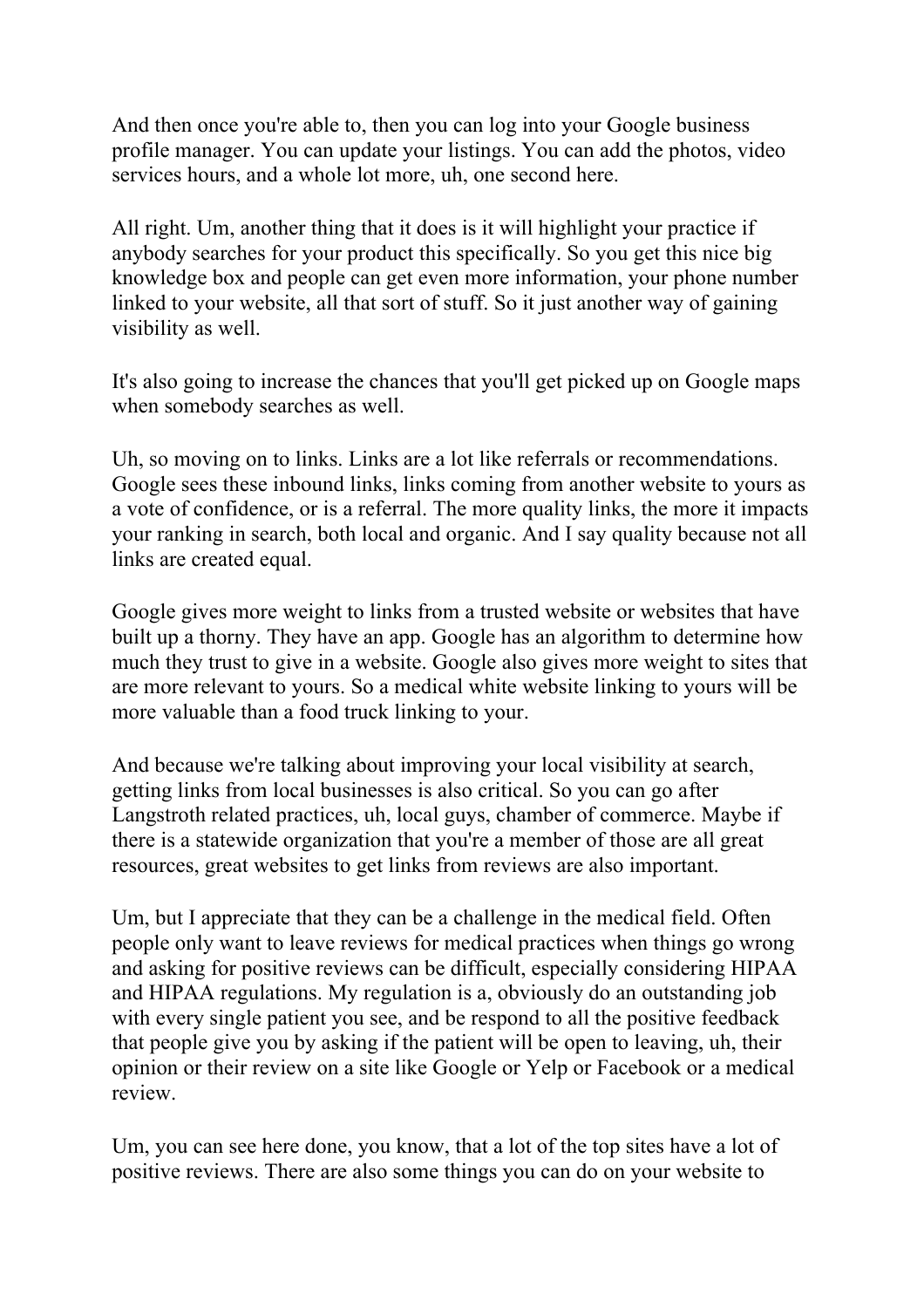increase your visibility here. And I'm going to share those tips. When we get to the section on websites, do you want to mention review sites beyond Google, Yelp, and Facebook, which also we all have reviews.

There are also many medical related review sites that you need to be monitoring. These include sites like health grades, vitals, Zoc doc, and rate MDs. I don't come up with these names to people. Um, there's also review sites that focus on specific medical verticals, such as Dr. UDL for D. That is a terrible name.

I don't know who came up with that and real self for plastic surgeons, which is a little ironic, but, um, I'd recommend making sure that you're aware of any review sites for your discipline and monitor those as well. While you don't have control over these websites, creating a profile and responding to reviews is almost always a good idea.

All right, that's search. Let's turn our attention to social media. Social media, in my opinion is unlikely to drive a lot of website or foot traffic for most medical practices, but it can still be a powerful tool for building trust and credibility with your audience. While most people aren't going to Facebook or take talk for, to search for a local provider, they may use social media platforms as a place to evaluate practices.

They have heard of therefore social media can still be a helpful tool for building your practice. Should also make sure that you choose your platforms. Also social media experts say you need to be everywhere. I recommend instead choose one or two platforms and focus your attention there for me, I, it would likely be Facebook and Instagram.

Those would probably make the most sense for most medical groups out there. But the choice is yours. If you try and be everywhere, you're going to spend way too much time for diminishing returns. You should also post to your social media channels regularly. This doesn't mean constantly or even daily. I feel that most medical offices could probably get away with one or two posts a week on Facebook and be fine.

You just want to show that your practice has a pulse, anything above and beyond. That is just great to make the most of your social media activity assign the role of social media manager to someone on your team. Even if you outsource your social media to an outside agency, you want someone on your team as a point person, someone who can share photos and suggest.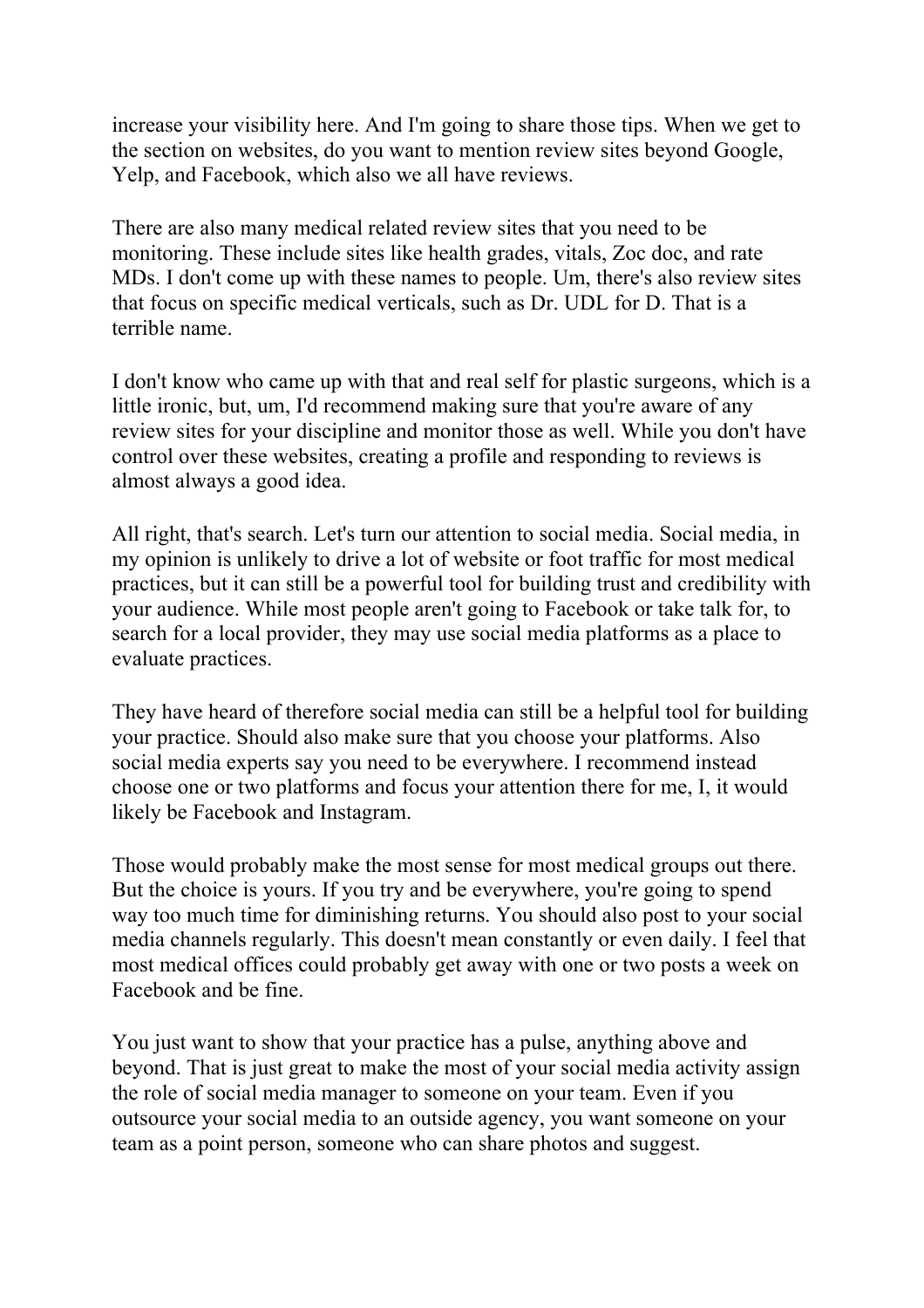And you need to be HIPAA aware, many medical practices shy away from social media out of concerns about HIPAA. However you don't need to share, and you shouldn't share any individual patient information to be active on social media. You can share more general information like advances in the field, new research or new offerings from your practice.

So you may be wondering exactly what kind of content should you share in social media then? Um, really just simple, healthy advice is a good place to start. A physical therapist might show some stretches and exercise. A pediatrician might share the latest research on kids. Sleep cycles posts about your team will almost definitely get the most engagement on social media because people like people.

So make sure you have a list of birthdays and work anniversaries that you can promote there. Just make sure you get your team's permission before you start sharing these milestones. You can also shine a light on them for any awards or certifications they get, or community members. Yes community involvement.

Um, whenever you're doing work with, uh, an outside non-profit or maybe a local school, uh, maybe you're involved in one of those, uh, gays where you're open to anybody who needs medical services and you're just taking them, um, show those efforts, show that you're part of the community. And lastly, you do want to consider some self promotion.

This could be talking about specific offerings, awards you've won. And so on. Now that we've tackled some of the search and social elements, actually, I, now that I think about, I do have one more slide on social and it's about social ads because social media, as I mentioned, doesn't drive. Traffic or website traffic on its own.

In fact, people really tend to overestimate the power of social media for driving decisions, the platforms themselves don't like to send you traffic. They want to keep all that traffic for themselves so they can sell more ads. In fact, Facebook, which is probably going to be your number one platform shows your business page posts only about one to 2% of your fans or the people who like your page.

That means if you have a thousand fans, the average post is only seen by 10 to 20 people. Many of whom are probably your staff or your friends and family. So it's even going out to a smaller percentage than you may think. And how many people have a thousand fans, how many medical practice, if you do great, but a lot of medical practices have a hundred or 200 at most.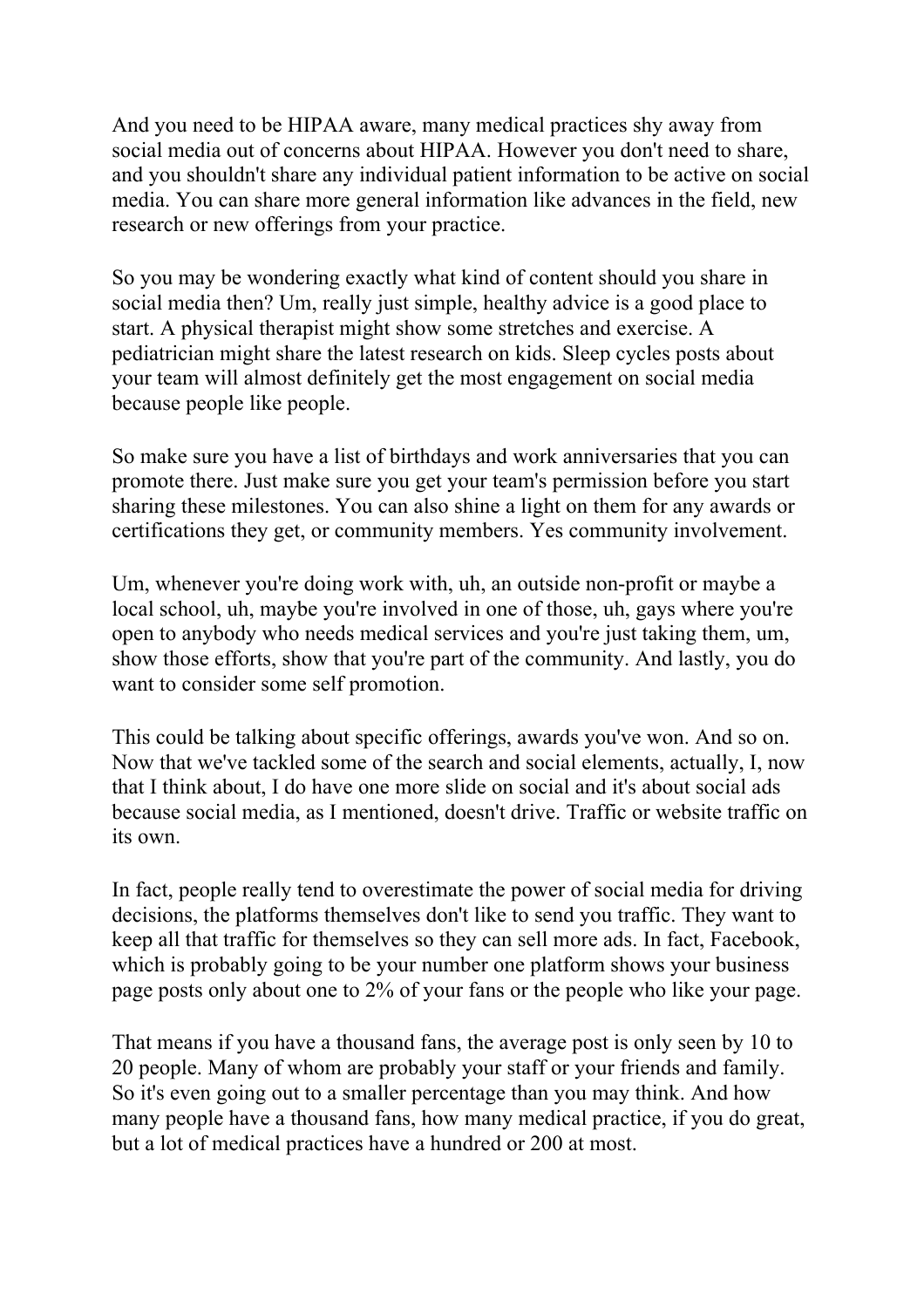Well, the algorithm is not so aggressively bad for businesses on platforms like Instagram or Twitter. It does make the case for advertising on social. On Facebook, you can target based on age geography, gender, and more. However, Facebook does have some goals around advertising on health issues. For example, this photo here, absolute no-no and that's because Facebook will not allow you to include any content that may negatively affect people, such as a tape measure on a person's body.

That is literally one of the first things that they're going to look for. Facebook also rejects ads that have images that focus on conditions. They mentioned an example of a closeup of acne. Well, that's great. Cause nobody wants to see that anyway. So thank you, Facebook, uh, Facebook also, or reject your ad if you have idealized results, especially the use of before and after photos and Facebook says new to personal attributes.

In other words, you could say hundreds of main families trust our dermatologists, but you cannot say. Do you have an embarrassing skin rash? The word you is almost a trigger for these kinds of medical advertisements. All right. So let's move on to the website because at some point prospective patients are going to make their way to your website at along their customer journey to vet you to get information or to measure you against other options, it is critical to build trust right off the bat, and then provide them that your site visitors, your prospective patients with what they're looking for as quickly as possible.

Now there is no one right way to design a homepage. And certainly your specialty may determine some of what you want to put above the fold on the homepage. I see a lot of medical practices, especially non-traditional disciplines using non-medical settings with stock photography, and this can be effective.

Like example you see below you or icy below me. You see on your. Another approach is using custom photography, which I prefer showing real photos about your practice. However, as people are attracted to faces, I might recommend using photos of your team and possibly your team interacting with patients because of HIPAA regulations.

I might recommend hiring friends or family to play the role of patients rather than actually using patients. Uh, this example here, you would get to immediately see who you're going to be working with. And here's another approach. The action shot with real people who work in the practice. That's always nice.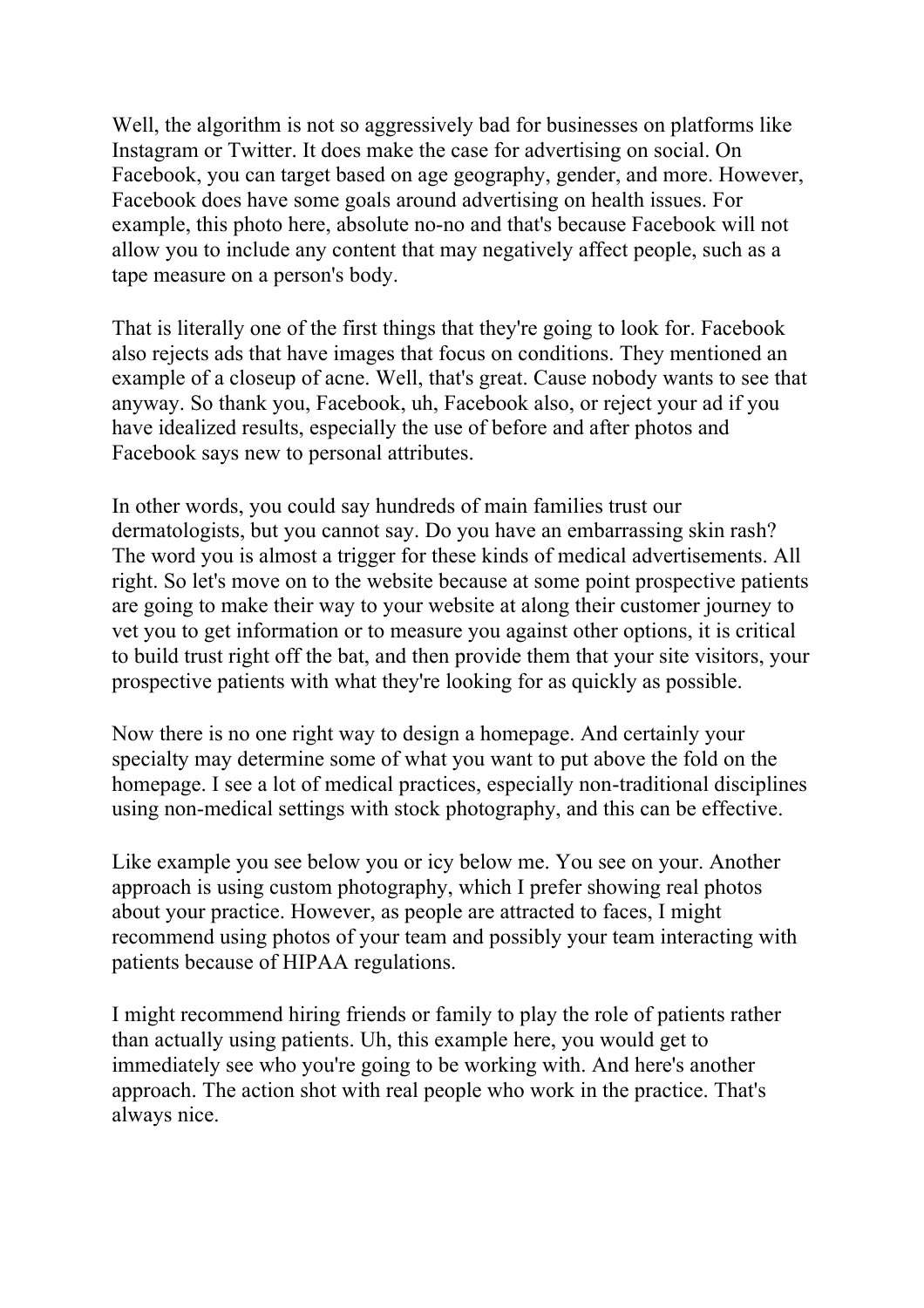When you see a photo on a website of somebody and it looks real, not like stock photography, and then you go into the medical Atlas and you're like, there they are. Um, so again, there's no one way to go, but personally, I like seeing photos of real people. And when I go to websites for service-based industries, like a medical office, that's going to be my recommendation.

Now, the website examples, I just showed you are all from the day. However, I cannot overstate the importance of your mobile experience, Google indexes websites, based on the mobile version of the website. If people are searching on their phone and you don't have a good mobile experience, you will rank lower lessen your chance of getting that new patient beyond the search engines.

Uh, if people arrive at your website on their phone and they find it difficult to use bill leave usually with a bad taste in their mouth. So here's a few things that you should consider with your mobile website, make your phone number very visible. You can use an icon to show or just post your phone number of the three examples you see there.

I prefer the mid middle option. I'm used to seeing phone numbers in the top right corner of websites. So if I look up there, I see the phone icon and I know I can just click. On the left example, the call button is right there, but for whatever reason, it just didn't pop out at me. Uh, and the phone number is also visible on the right example, but it's so small and it just doesn't pop, which brings up another important point.

Uh, don't make em, uh, elements on your mobile website. So small that it's difficult to click for the typical thumb. Now there are a number of medic, uh, Mo mobile friendly website. Let me try that again. There are a number of websites out there that you can see the mobile friendliness of your website for free.

I usually use Google's own test, just search on mobile friendly test and on Google. It'll likely be the number one results, and then you can just plug in your website URL and it will spit out a result telling you how mobile friendly it is and what you can improve. Very helpful tool beyond building trust.

What else do you need on your site? Well, what are your prospective patients need to make it. Right off the bat. First impressions. You want to have a clear message of what you offer. And I know this sounds obvious, but a lot of medical practices, practice websites I visited for this had very money messages, sometimes no message at all.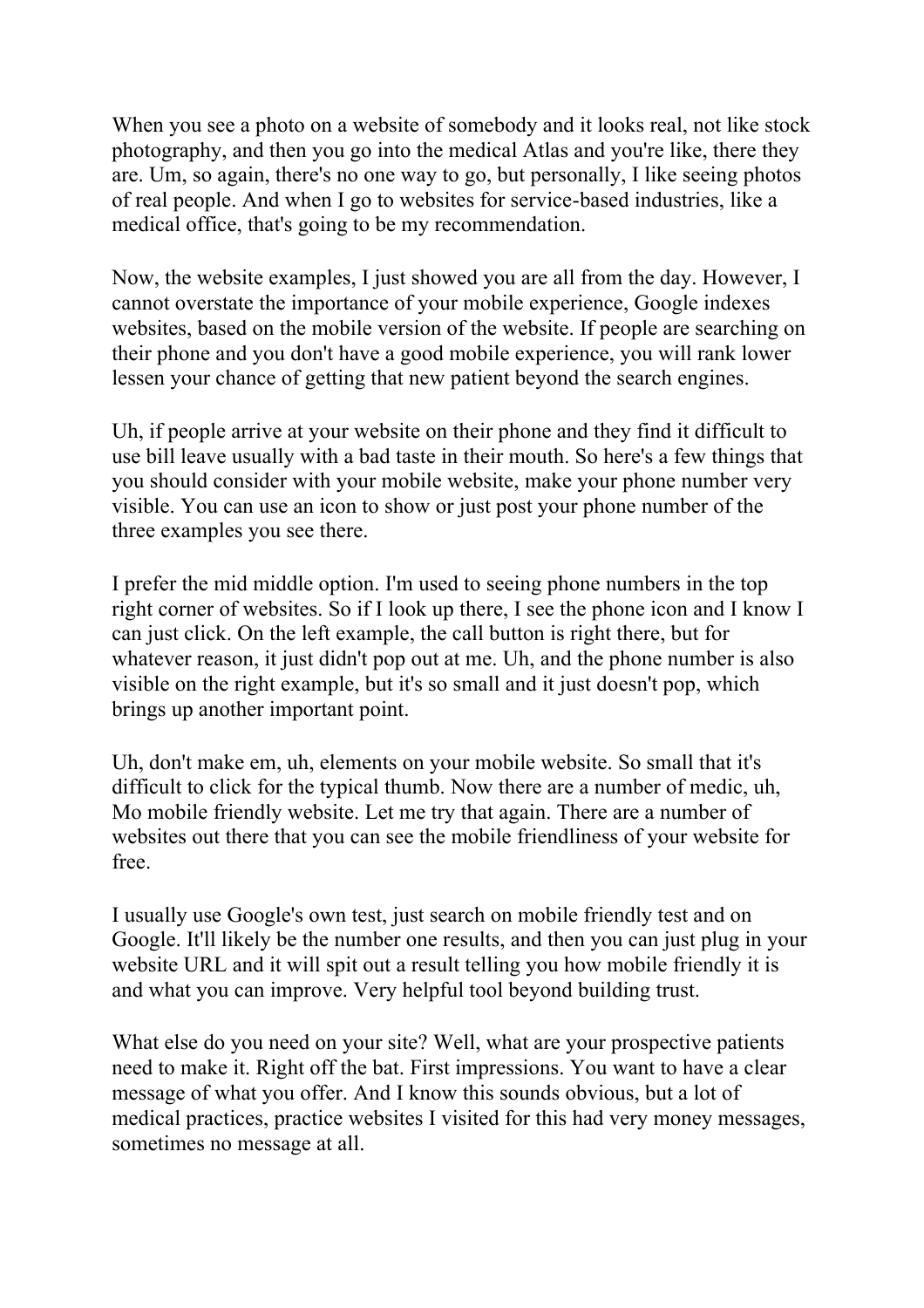And other times they went for inspiration over clarity, clarity, trumps inspiration in these cases, um, also having a new patient or a start here button, make it as easy as possible for people to onboard themselves. Drive them to a page that has all the information they need, including downloadable forms they can fill out before they arrive it, make it easy to find locations and directions.

They immediately need to know if you're within traveling distance, but they also are going to want to know directions on how to get there, mentioned it before, but phone number, um, on a computer or tablet, very important. So people can pick up the phone, but even more critical on your mobile version on the phone.

So they can just click and call, uh, consider using. Button or color to draw attention to the phone number and place it on the top of every single page on your website and insurance or not, it will save them. And your staff time, as they try and determine does their insurance cover this, or are they going to need to pay out of pocket beyond the homepage?

What goes into building a more effective website? Well, I believe that local SEO will help you more than organic SEO. They benefit each other. Also doing what's good for Google usually is doing what's good for your site visitors. And to that end, you should have an individual page for every single service you offer many medical practices, list all of their services on a single page or not at all, but Google and your site visitors are looking for more.

And they're looking for clarity. They want to be able to quickly scan and get to where they need from the navigation. So it's absolutely imperative that you create a unique page for all. At least your major services. You should also create a page for all of your, each of your practitioners, especially the new ones.

One of the conversations I have, uh, again and again, with medical practices is how the owner or the original doctors are really busy, but they have new hires that need to get more patients by promoting the new hires and maybe less senior members of your team. You make them more attractive and build trust and credibility with your site visit.

Uh, now for some, a booking tool is essential. It definitely makes life easier for your prospective patients and perhaps your staff to book a time rather than go through a phone call and find a time that works. However, other practices don't want to make it too easy. They don't want no shows or bad prospects.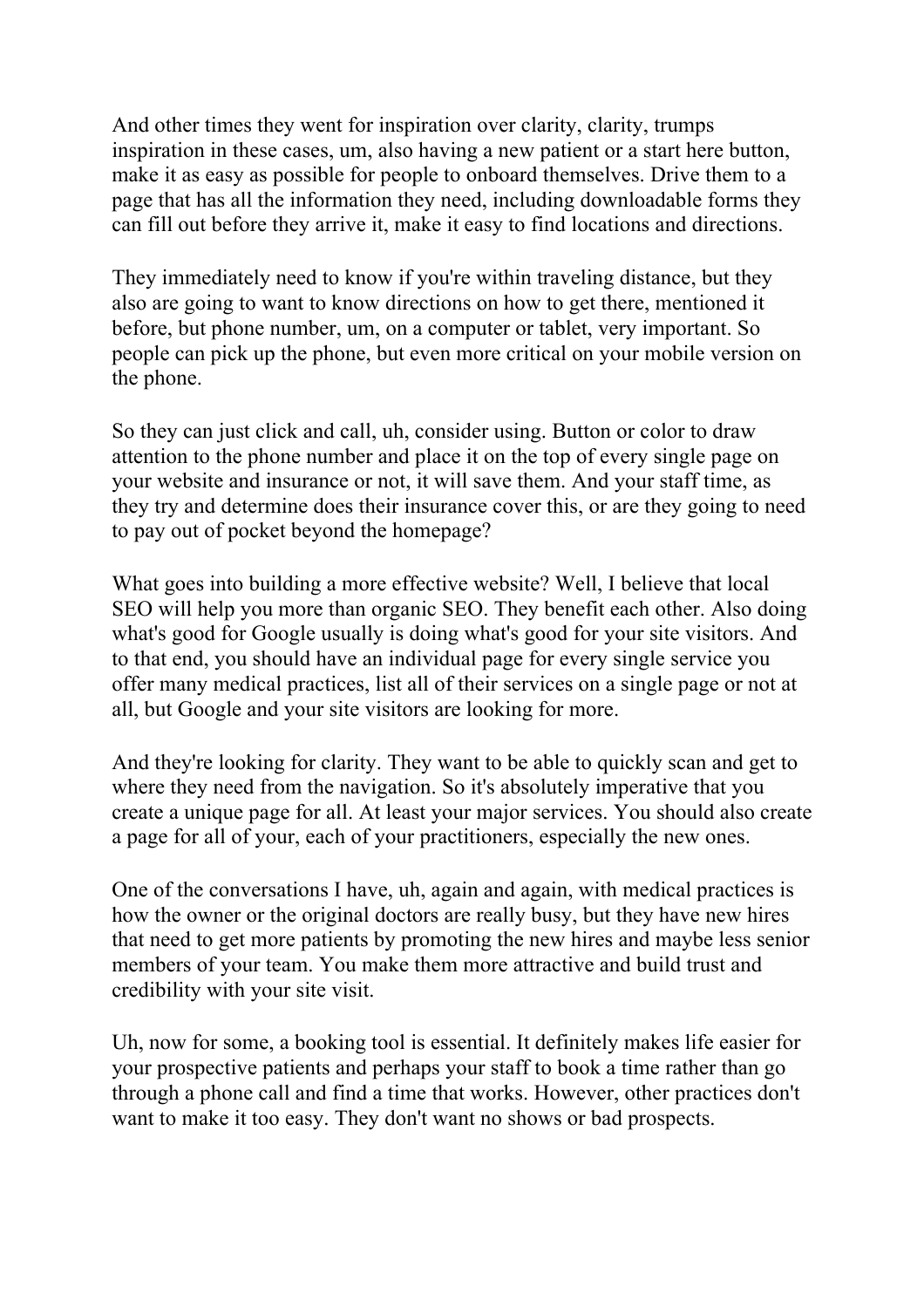Uh, one, one way of minimizing, no shows is taking a charge on their credit card that get billed. If they don't show up or only making it available to returning patients, ultimately this is a business decision only you can make and intake forms. These can be tricky because of HIPAA regulations. However, it can make your life, your staff's life so much easier.

So it's worth considering the easiest way is just uploading and linking PDFs that people can download, print up, fill out and bring into the office when they arrive. Uh, if you are going to have people submit personal information online, you will need to take extra steps to encrypt that information. As a simple submission form or email will not.

Yeah, or we'll not meet HIPAA regulations. I know I keep coming back to local search, but really it's that important. I mentioned earlier that there are things you can do on your own website to increase visibility and traffic from the website. This is that moment. Google is looking for clues of where your office is.

So I would recommend having your full street address on the bottom of every single page on your website. And I'd also recommend embedding a Google map on your contact page and potentially in the footer of every single page on your website. Let's say you have multiple offices. Well, then they should each have their own page.

Just like the services I mentioned on the previous slide, uh, on that page, you should have details about the location, driving directions, photos from that particular office nearby shops and restaurants and people can visit before or after a procedure or a. Or a meeting points of interest hours, address directions, phone numbers, and more, you get the idea, right?

You want to create a really robust page about that specific office area. And if you are serving a wider area, you may want to consider having a page for each town talking a little bit about the town. I wish this wasn't true, but it does seem to make a difference when you are trying to get business from an outside town is just to have an additional page talking about that town.

So something worth considering. So what do I want you to take away from today's presentation? Focus on local. You probably knew that already, right? Start with your local search visibility. The biggest things to work on include optimize your Google business profile, getting positive reviews and getting local links be present on social media.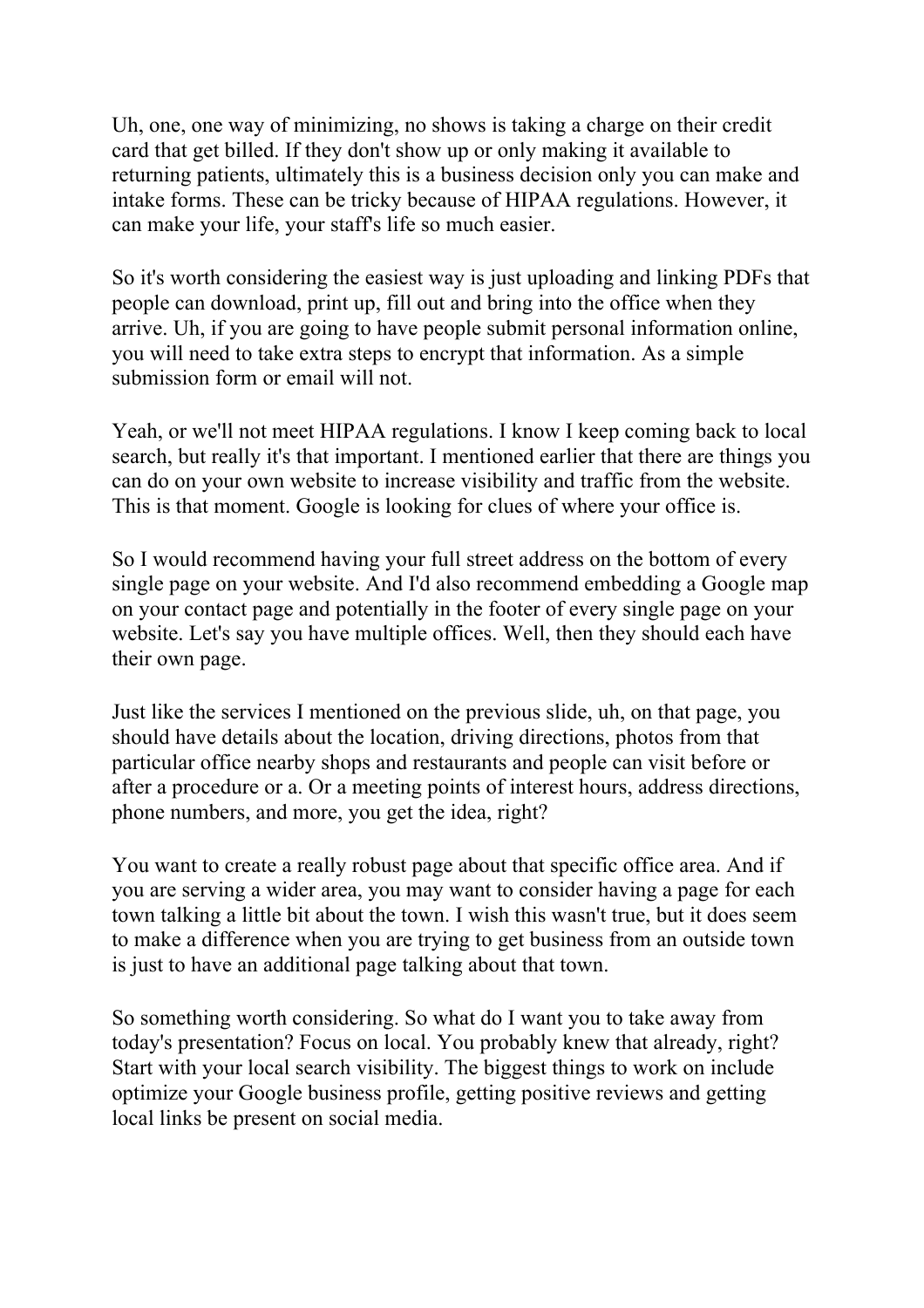Just don't expect it to drive tons of traffic. If you really want to boost your traffic, you'll need to advertise on social media. And finally give your website to check up no pun intended to see what it looks like on a mobile device. Pull out your phone, not right now after the presentation, but pull out your phone and check your own website and see, is it easy to find out about the practice, the services, the hours and everything else, try to accomplish something like getting information or even booking an appointment.

All right. That's all the content I have for today. I want to thank everybody for paying attention. And we're now going to open this up to a little bit of Q and a. So if you do have any questions, please pop them into the chat or to the Q and a section. And I think we already have some questions, um, lined up just going to,

I have stopped sharing my screen. Right? Excellent. Sometimes you can't tell, right. Um, All right. So let's, if you do have some questions, pop them into the chat and I'll just read them and then we'll address them as a group. All right. Um, one question we have right here, this one's for Holly. What are ways in which companies are retaining employees these days?

That's a great question. Rich. Um, but I think going back to some of the, um, Parts of what I talked about earlier with hiring people and talking about your company culture and it's a sales pitch, right? So as we think about how we present, um, how our clients are, how our company is, what we're doing to make it a better workplace, think about what you can do to make it a better workplace.

So, um, current employees are so important to the culture and the success of the operation. So keeping them happy or doing things that are fun or different outside the box will help retain people. Um, a retention bonus. I think I mentioned it on the slide originally, too. If you offer one, if you don't, it's a good time to think about offering one and that can be anything from after two years, you get money or, um, more PTO days after a couple of years, or just, just things you're doing, um, to offer.

Your employees more in terms of flexibility, money, um, PTO, other retention programs are, um, offering lunch in the office every other Friday, if people are coming in. And again, that sort of helps with morale of people feeling like they really want to get more flexibility, but if you need them in the office doing things that make it a little bit more enticing to go to the office is also good.

Um, and recognition programs, making people feel proud of the work that they're doing and getting recognized for, for what you're proud of them for doing. So those are some ideas. That's great. Uh, Nick, I have a question that I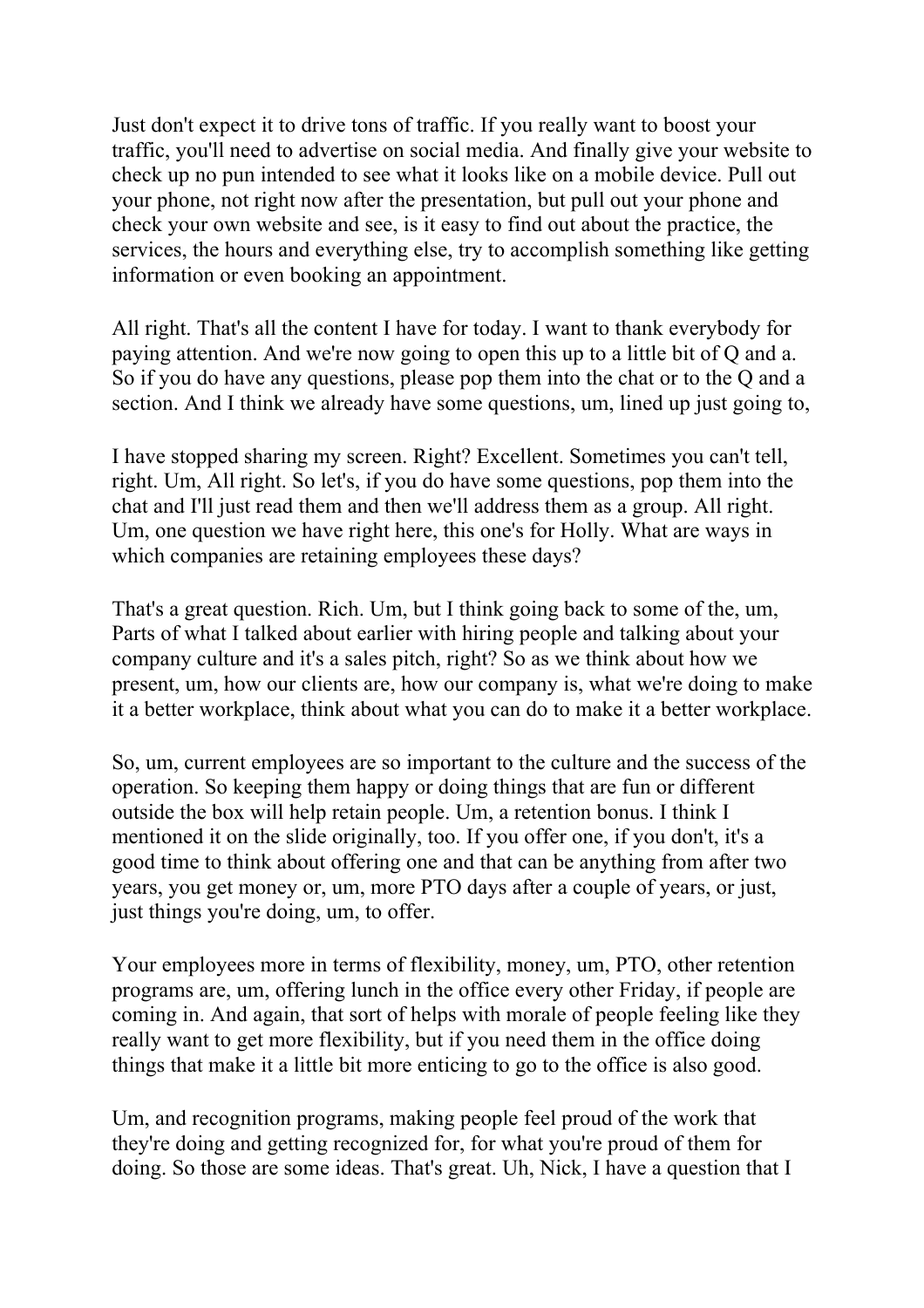assume is for you. Uh, do banks require that a depository relationship is established with a lending relationship?

In other words, if, if I understand correctly, do I need to have money in your bank to get money from. Uh, in some cases it is required. It is strongly encouraged. As I mentioned in sort of in my presentation, we want to be your bank for all of your business banking needs. Uh, having that depository relationship helps us establish those other cash management tools that can save you money and time.

So it is strongly encouraged, although sometimes not require. Awesome. Um, there's a question I'm guessing is for me. And the question is what's the, and before you answer this, by the way, if you do have any questions, please fire them off and we'll answer questions until we run out of time or questions. Um, question is what is the best way to get patients to leave a review?

Um, and it's kind of touched upon this. It is tricky. You want to be aware that, you know, HIPAA is not asking, isn't allowing you to release any personal information about patients, but patients can certainly self identify and leave reviews. So. I think this is true in any business, but in the medical practice, for sure.

If you have somebody who's really grateful for what you did, and sometimes they'll even say, what can I do to let people know? Well, listen, if you're asking, I'm going to tell you, leave me a review, a Google or leading a review at health grades would really make a big difference. So if you have something positive to say, we'd love you to do this.

I know for our business, sometimes when people will say that we'll even send them a link to where they can leave a review, um, it's usually a best practice and you can't always control this, but a wide variety of different sources leaving you reviews. So sending everybody to Google for everybody to Healthgrades, uh, isn't necessarily good because it almost looks artificial.

So you might recommend a few places if they ask. But, uh, bottom line is they should leave a review, especially if they've left a review there in the past. So a review on Google means more if the person has left many reviews on Google, not just this one time, which kind of looks a little bit suspicious.

All right. Um, I got a follow up question for Holly, Holly, how do we attract diverse candidates? Definitely something of interest in this, uh, in this time period. Hmm. Hmm. Uh, first and foremost, make sure your postings all include